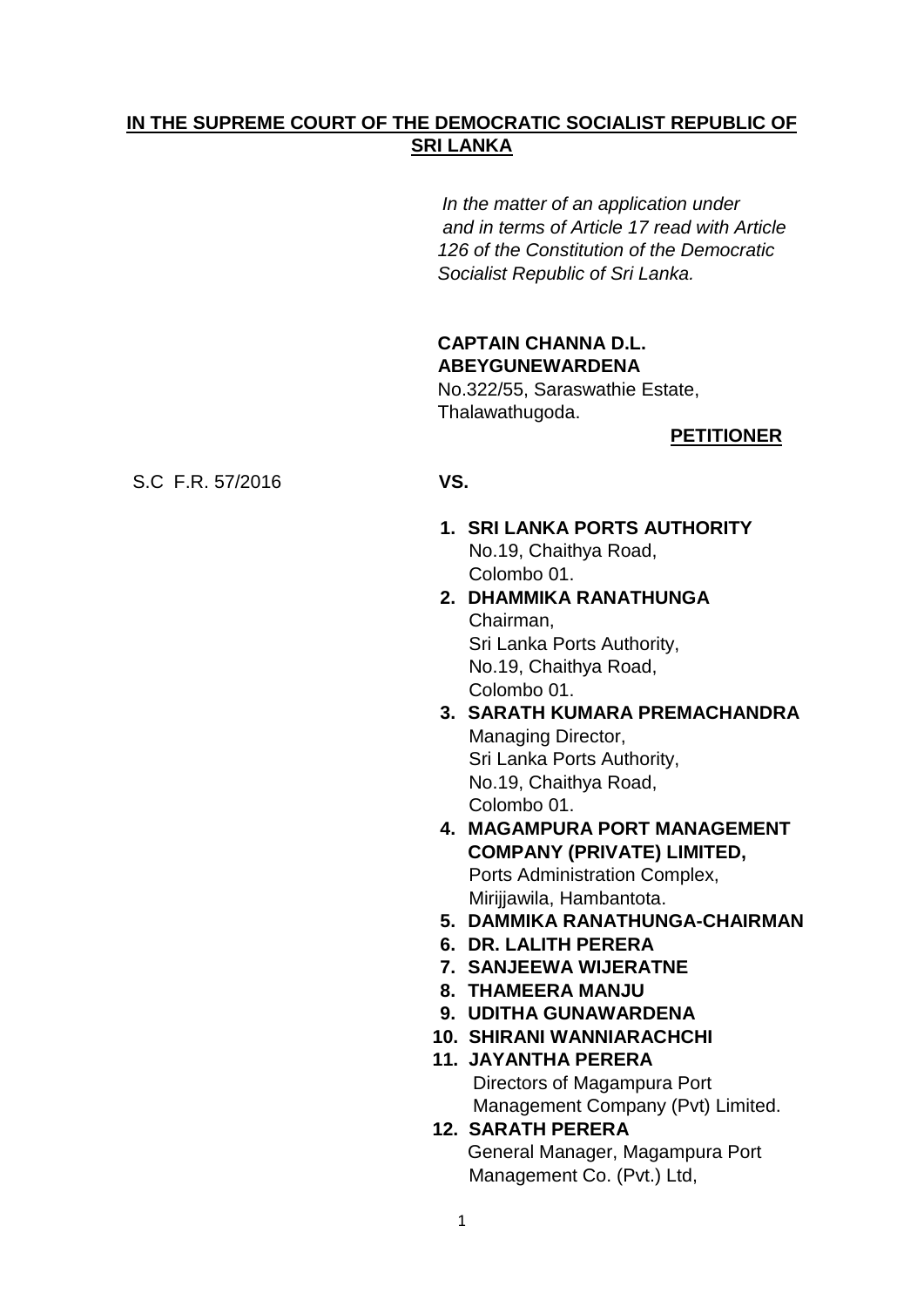Port Administration Complex Mirijjawila, Hambantota.

 **13. HON. ATTORNEY-GENERAL** Attorney-General"s Department, Colombo 12.

#### **RESPONDENTS**

- **BEFORE:** K. Sripavan, CJ Anil Gooneratne, J. Prasanna Jayawardena, PC, J.
- **COUNSEL:** Upul Jayasuriya with Sandamal Rajapakse for the Petitioner. Uditha Egalahewa, PC. for the  $1<sup>st</sup>$  to  $3<sup>rd</sup>$  Respondents instructed by Ms.Aparna Tilakaratne. Athula Bandara Herath with Ms. Shashika de Silva for the 4<sup>th</sup> and 12<sup>th</sup> Respondents instructed by Nirosha Herath. Ms. S. Barrie, Senior State Counsel, for the Attorney-General.
- ARGUED ON: 17<sup>th</sup> October 2016.

**WRITTEN** By the Petitioner on 20<sup>th</sup> July 2016. **SUBMISSIONS** By the 1<sup>st</sup> to 3<sup>rd</sup> Respondents on 08<sup>th</sup> July 2016. **FILED:** By the  $4<sup>th</sup>$  and  $12<sup>th</sup>$  Respondents on  $30<sup>th</sup>$  June 2016. By the  $13^{th}$  Respondent on  $15^{th}$  July 2016.

**DECIDED ON:** 20<sup>th</sup> January 2017

Prasanna Jayawardena, PC, J

The Petitioner was employed as the Deputy General (Bunkering) of the duly incorporated Company named Magampura Port Management Company Ltd ["MPMC"], which is the  $4<sup>th</sup>$  Respondent.

MPMC is fully owned by the Sri Lanka Ports Authority ["SLPA"], which is the 1<sup>st</sup> Respondent. The 2<sup>nd</sup> Respondent is the Chairman of the SLPA, the 3<sup>rd</sup> Respondent is the Managing Director of the SLPA. Both of them are also Directors of MPMC. The 5<sup>th</sup> to 11<sup>th</sup> Respondents are the other seven Directors of MPMC. The 12<sup>th</sup>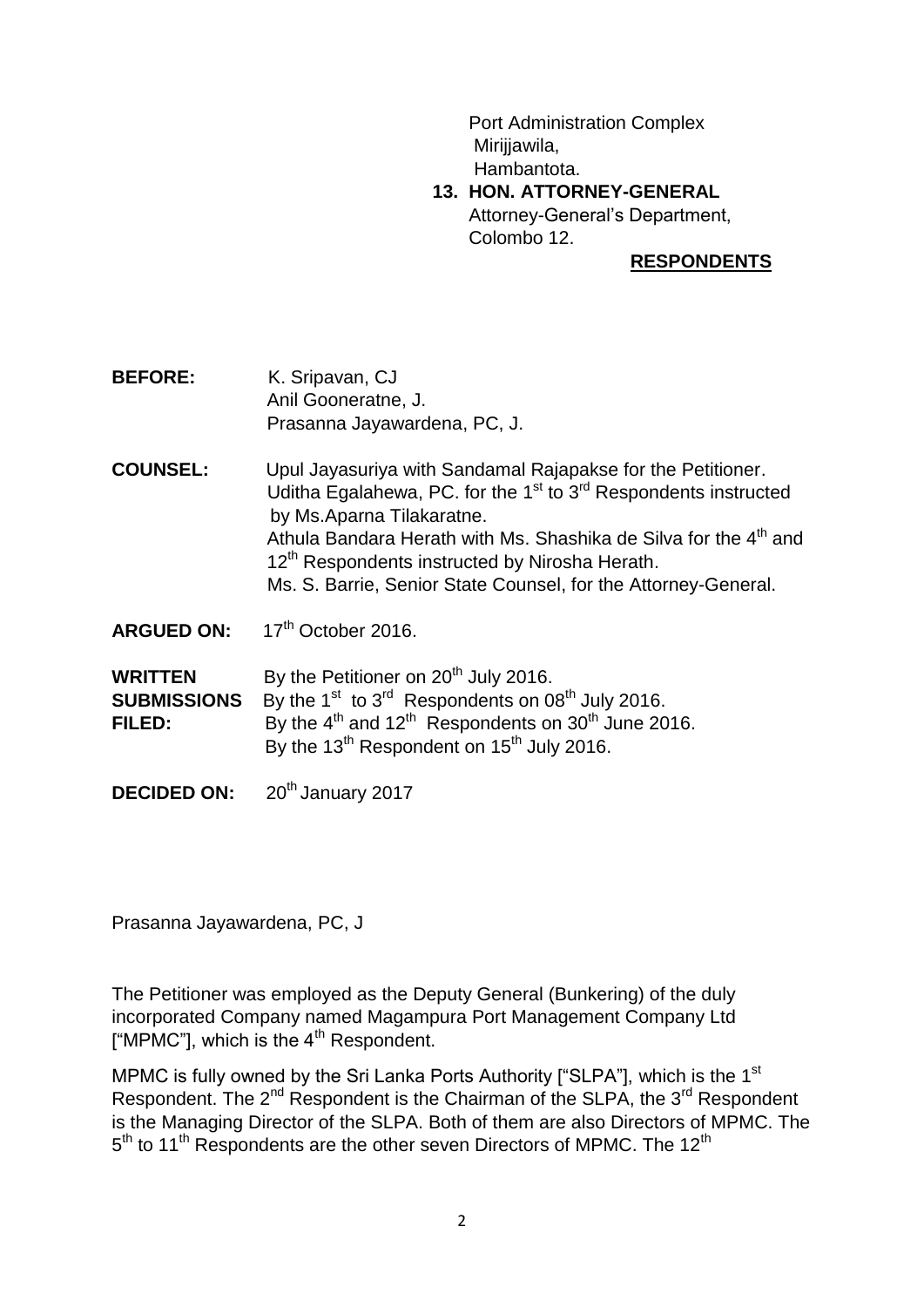Respondent is the General Manager of MPMC. The Hon. Attorney General is the 13<sup>th</sup> Respondent.

The Petitioner states that, he was suspended from service without pay, by a letter dated 18th December 2015 which has been filed with the Petition marked **"P24"**. This letter has been signed by the 3nd Respondent, who has signed as *"Managing Director"*, presumably of the SLPA. Somewhat curiously, **"P24"** is not typed on a letterhead of the SLPA or of MPMC. However, the envelope in which **"P24"** is said to have been sent to the Petitioner by Registered Post, is printed with the name and address of the SLPA.

**"P24"** also requires the Petitioner to show cause as to why disciplinary action should not be taken against the Petitioner on account of eight Charges set out therein. The Petitioner replied by his letter dated 24<sup>th</sup> December 2015 addressed to the 2<sup>nd</sup> Respondent in his capacity as the Managing Director of the SLPA [*"To: Mr.S.K.Premachandra, Managing Director, Sri Lanka Ports Authority, Colombo 1"*] setting out the Petitioner's response and explanation with regard to the Charges.

A disciplinary inquiry was not held. Instead, about one month later, the  $12<sup>th</sup>$ Respondent, in his capacity as the General Manager of MPMC, addressed a letter dated 20th January 2016 marked **"P27"** to the Petitioner terminating his services stating *"….. your position with MPMC has become redundant resulting in the termination*.*"*.

The Petitioner filed this application alleging that, the Respondents' acts of suspending him from service and subsequently terminating his services, were a violation of the Petitioner"s fundamental rights guaranteed by Articles 12 (1), 12 (2) and 14 (1) (g) of the Constitution.

The substantive reliefs prayed for by the Petitioner are: an Order quashing the letter marked **"P24"** by which he was suspended from service; an Order quashing the letter marked **"P27"** by which his services were terminated; an Order directing the Respondents to reinstate the Petitioner in service with back wages; and Damages.

On 30<sup>th</sup> Mav 2016, when the Petitioner's application for leave to proceed was to be supported, learned President's Counsel appearing for the 1<sup>st</sup> to 3<sup>rd</sup> Respondents and learned Counsel appearing for the  $4<sup>th</sup>$  and  $12<sup>th</sup>$  Respondents raised two preliminary objections to the Petitioner"s ability to maintain this application. Their first objection is that, the impugned acts do not constitute *"executive or administrative action"* as contemplated in Article 126 of the Constitution and that, therefore, this Court does not have the jurisdiction to entertain this application. Their second objection is that, in any event, the impugned acts do not attract a Public Law remedy and, for that reason, the Petitioner cannot invoke the fundamental rights jurisdiction of this Court.

Having heard Counsel with regard to these preliminary objections, this application was fixed for Inquiry into the preliminary objections and the parties were directed to tender their written submissions on these issues. Written submissions have been filed on behalf of the Petitioner, the 1<sup>st</sup> to 3<sup>rd</sup> Respondents, the 4<sup>th</sup> and 12<sup>th</sup> Respondents and by the Hon. Attorney General, who is the 13<sup>th</sup> Respondent. When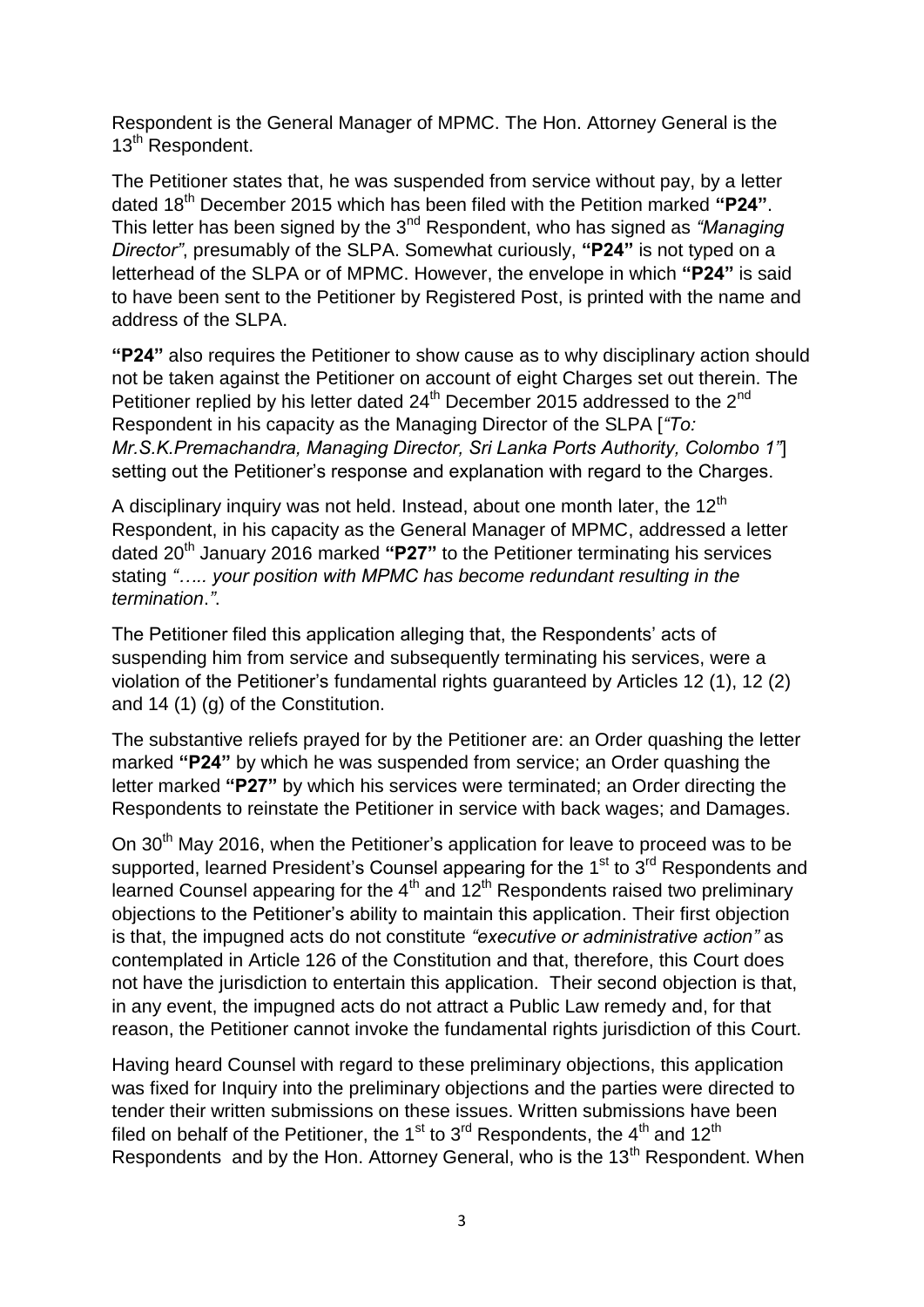this Inquiry was taken up, we heard learned Counsel appearing for the parties. Thereafter, this matter was reserved for Order.

As set out above, the first question to be determined by this Order is whether the alleged infringements the Petitioner complains of, amount to *"executive or administrative action"* as contemplated in Articles 17 and 126 (1) of the Constitution.

Learned Counsel appearing for the Petitioner has submitted that, although MPMC is a Company incorporated under the Companies Act No. 07 of 2007, MPMC is a body fully owned by, financed by, operated by and answerable only to the Government of Sri Lanka. He also submits that, the control exercised by SLPA permeates the functioning of MPMC at every level. He goes on to submit that, the composition of the Board of Directors of MPMC reveals this control exercised by SLPA. It has been further submitted that, the facts before the Court make apparent the close nexus and inextricable link between the State, SLPA and MPMC. On this basis, he submits that, the impugned acts amount to *"executive or administrative action"* as contemplated in Article 126 (1) of the Constitution.

The submissions made by both learned President's Counsel appearing for the 1<sup>st</sup> to  $3<sup>rd</sup>$  Respondents and learned Counsel appearing for the 4<sup>th</sup> and 12<sup>th</sup> Respondents are, firstly, that, on the basis of the material which is before the Court, MPMC is independent of the State and cannot be regarded as being *"an agency or instrumentality"* of the State. They submit that, the material which is before the Court establishes that, the State does not have *"deep and pervasive"* control over the management of MPMC. Secondly, they also submit that, in any event, the impugned acts arise from or relate to a Contract of Employment which is commercial in nature and which has no *"statutory underpinnings"* and that, therefore, the Petitioner"s remedy is limited to Private Law. On this twinfold basis, they submit that, the Petitioner is not entitled to invoke the fundamental rights jurisdiction of this Court.

Learned Senior State Counsel has tendered comprehensive written submissions which set out the decisions of this Court on the two issues before the Court and presents a thoughtful analysis of the development of the Law in this field.

As stated earlier, the alleged infringements which the Petitioner complains of, are the suspension and subsequent termination of the Petitioner"s services effected by the letters marked **"P24"** and **"P27"**. Thus, what has to be determined in this Order is whether these two impugned acts amount to *"executive or administrative action"* as contemplated in Article 126 (1) of the Constitution. It is only if these two impugned acts amount to *"executive or administrative action"* that, this Court will have the jurisdiction to hear and determine the present application made under Article 126 (1) of the Constitution.

The Constitution does not define or describe what is meant by the term *"executive or administrative action"*. Thus, while Chapter III of the Constitution sets out the several fundamental rights guaranteed by the Constitution and the limited situations in which the exercise of these fundamental rights may be restricted, Article 17 in Chapter III only provides that, every person shall be entitled to apply to the Supreme Court in respect of the infringement of any of his fundamental rights by *"executive or*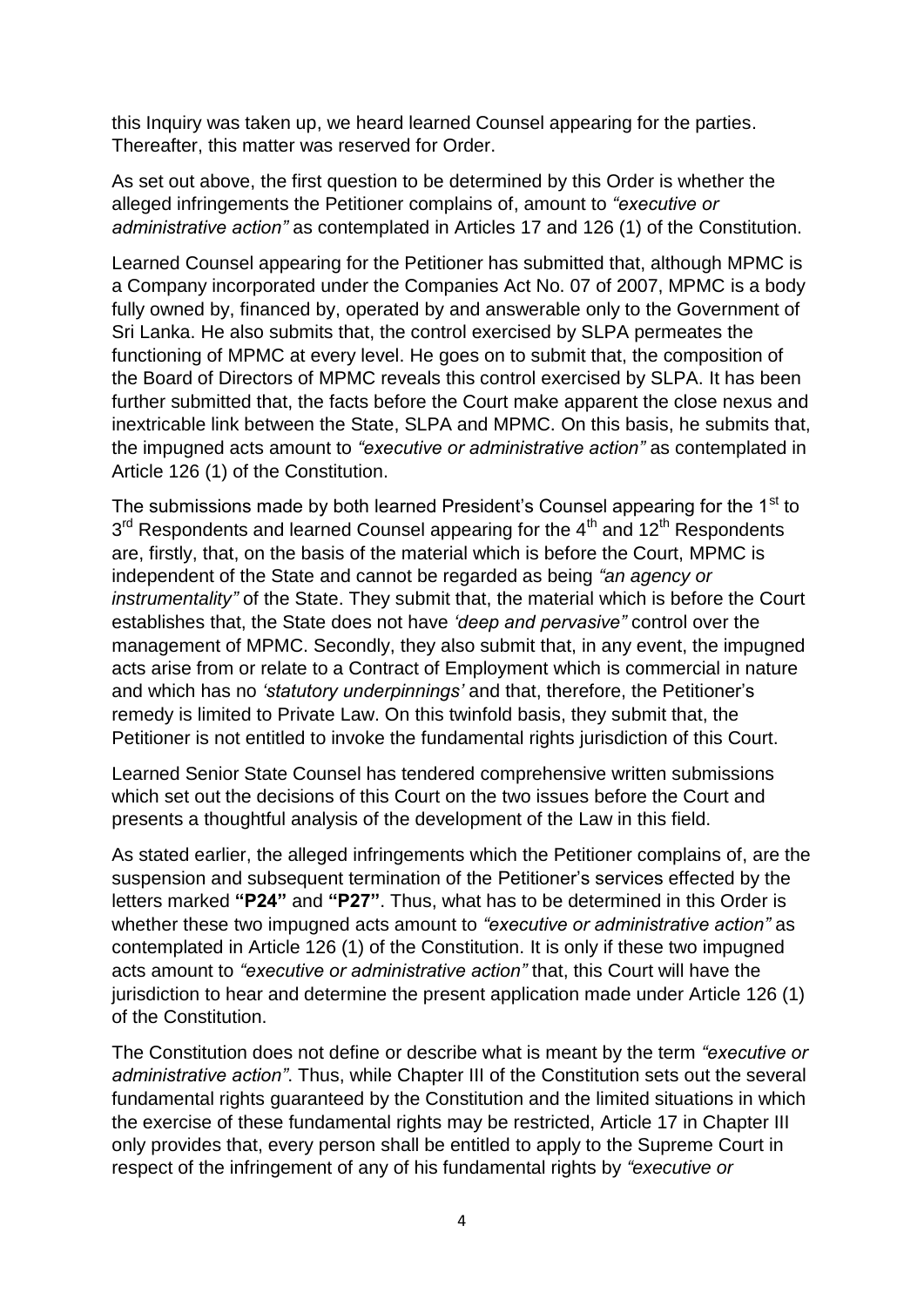*administrative action"*. In turn, Article 126 (1) only stipulates that, the Supreme Court shall have jurisdiction to hear and determine any question relating to the infringement of fundamental rights by *"executive or administrative action"* and Article 126 (2) only provides that, any person who alleges that any of his fundamental rights have been infringed by *"executive or administrative action"*, may apply to the Supreme Court for redress.

Although the term *"executive or administrative action"* has not been specifically defined or described in the Constitution, Article 4 (d) indicates that, this term refers to organs of the Government when it states *"the fundamental rights which are by the Constitution declared and recognized shall be respected, secured and advanced by all organs of the government, and shall not be abridged, restricted or denied, save in the manner and to the extent hereinafter provided*;*"*.

Thus, in the early case of **PERERA vs. UNIVERSITIES GRANTS COMMISSION**  [1978-79-80 1 SLR 128 at 137-138], Sharvananda J, as he then was, explained that, *"Constitutional guarantees of fundamental rights are directed against the State and its organs. Only infringement or imminent infringement by executive or administrative action of any fundamental right or language right can form the subject matter of a complaint under Article 126 of the Constitution. The wrongful act of any individual, unsupported by State authority is simply a private wrong. Only if it is sanctioned by the State or done by the State authority, does it constitute a matter for complaint under Article 126. Fundamental rights operate only between individuals and the State. In the context of fundamental rights the `State" includes every repository of State power. The expression `executive or administrative action" embraces executive action of the State or its agencies or instrumentalities exercising Governmental functions. It refers to exertion of State power in all its forms".*. On the same lines, in **WIJETUNGA vs. INSURANCE CORPORATION** [1982 1 SLR 1 at p.5-6], Sharvananda J observed, *"All organs of Government are mandated to respect the fundamental rights referred to in Chap.3 of the Constitution and are prohibited from infringing same. Action by the organs of the Government alone constitutes the executive or administrative action that is a sine qua non or basis to proceedings under Article 126 "The term "executive action" comprehends official actions of all Government Officers …… When private individuals or groups are endowed by the State with power or functions, governmental in nature, they become agencies or instrumentalities of the State subject to the constitutional inhibitions of the State."*.

Accordingly, it is evident that, in the above cases, this Court recognized that, the term *"organs of the government"* used in Article 4 (d) of the Constitution encompasses both the State **and also** its *"agencies and instrumentalities"* which exercise Governmental functions. It should be made clear that, in the context of the meaning of the term *"executive or administrative action"*, the words "State" and "Government" are used interchangeably and with the same meaning. Naturally so, since acts by the State or on behalf of the State are performed by the members and officers of the Government.

When an impugned act is committed by or on behalf of the State by an Officer of the State or by a Department of the State, such an act will constitute *"executive or*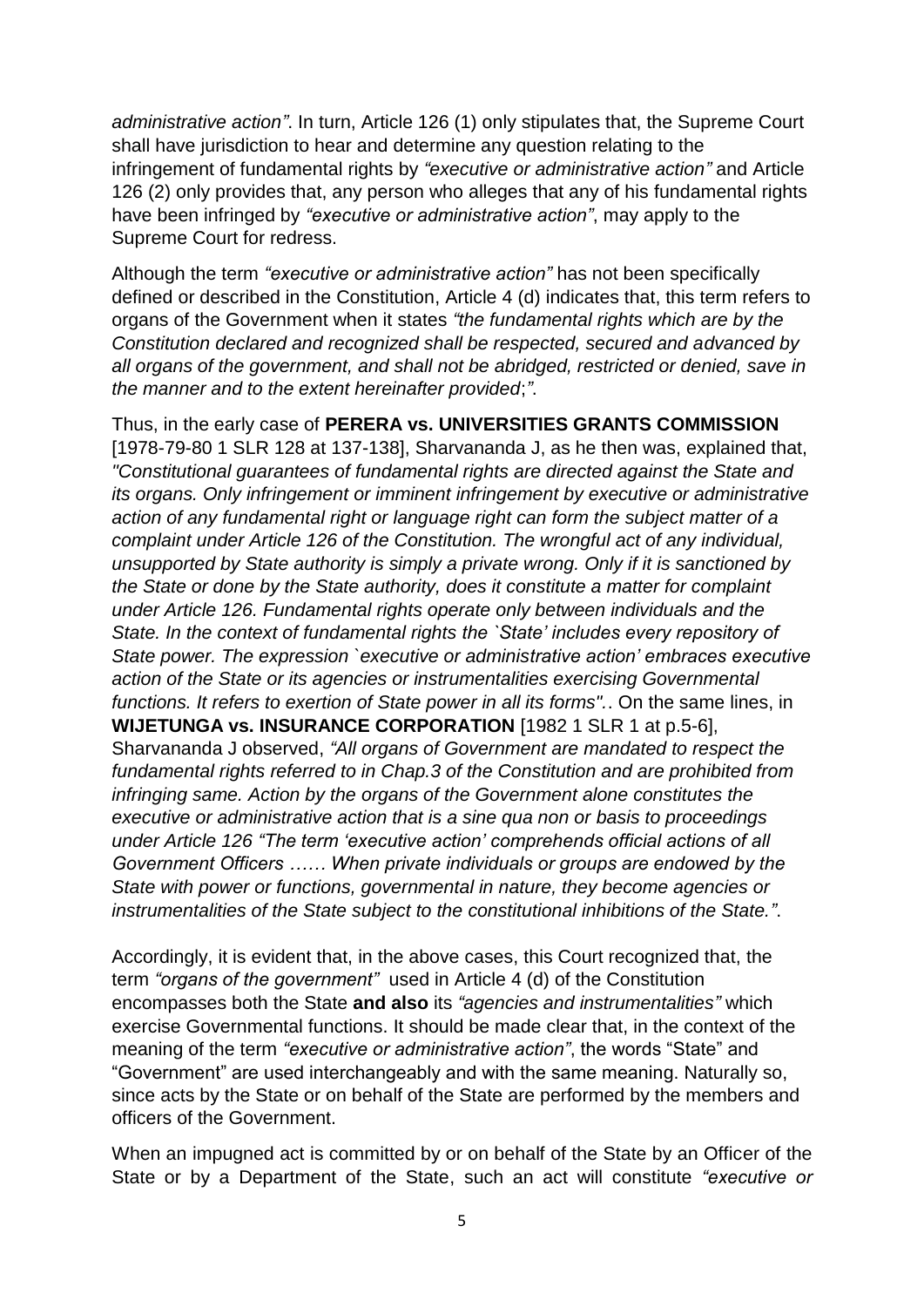*administrative action"* since in each such case it is, quite obviously, an *"organ of the Government"* which commits the act.

However, the position is less clear when the act is committed by an incorporated body which has been established by the State or which is connected to the State. In such circumstances, the corporate body which commits the impugned act has a legal *persona* and identity which is distinct from the State. This may make it not immediately evident whether or not the act committed by that corporate body, amounts to *"executive or administrative action"* as contemplated in Articles 17 and 126 (1).

Therefore, in such situations where it is alleged that an impugned act committed by a corporate body amounts to *"executive or administrative action"* as contemplated in Articles 17 and 126 (1), it is necessary to ascertain whether that corporate body can be properly regarded as falling within the aforesaid description of an *`agency or instrumentality of the State"* referred to by Sharvananda J in **PERERA vs. UNIVERSITIES GRANTS COMMISSION** and **WIJETUNGA vs. INSURANCE CORPORATION**.

There have been a series of decisions of this Court which have examined the circumstances in which a corporate body should be regarded as an *"agency or instrumentality of the State"*. As MPMC is a corporate body which is a duly incorporated limited liability Company, it will be useful to examine these decisions and seek to identify the characteristics which should be present in MPMC, if it is to be regarded as an *"agency or instrumentality of the State"*.

In early decisions such as **WIJETUNGA vs. INSURANCE CORPORATION, CHANDRASENA vs. NATIONAL PAPER CORPORATION** [1982 1 SLR 19] and **WIJERATNE vs. PEOPLE'S BANK** [1984 1 SLR 01], this Court took the view that, the hallmarks which identify a corporate body as being an agency or instrumentality of the State are: the exercise of an aspect of the "sovereign power" of the State, the performance of functions of public importance which are of a governmental nature, ownership by the State, almost total control by the State and financial dependence on the State. Further, the Court took the view that, the presence of one of these factors alone many not suffice and that it was necessary to look at whether there was a combination of these factors which showed that the corporate body was, in fact, an agency or instrumentality of the State. As Sharvananda J stated in **WIJERATNE vs. PEOPLE'S BANK** [at p.13] *"Consideration of any single factor may not suffice, a Court will have to consider the cumulative effect of these various factors to arrive at its decision. "It is not enough to examine seriatim each of the factors upon which a claimant relies and to dismiss each as being individually insufficient to support a finding of State action. It is the aggregate that is controlling" per Douglas, J. in Jackson v. Metropolitan Edition Co. It is the cumulative effect of all the relevant factors that determines the measure of State responsibility.".*

Applying these criteria, Sharvananda J decided in the above three cases that, the Insurance Corporation, National Paper Corporation and the People"s Bank respectively, which were all corporate bodies established by Statute, were not agencies or instrumentalities of the State. On an application of the same criteria,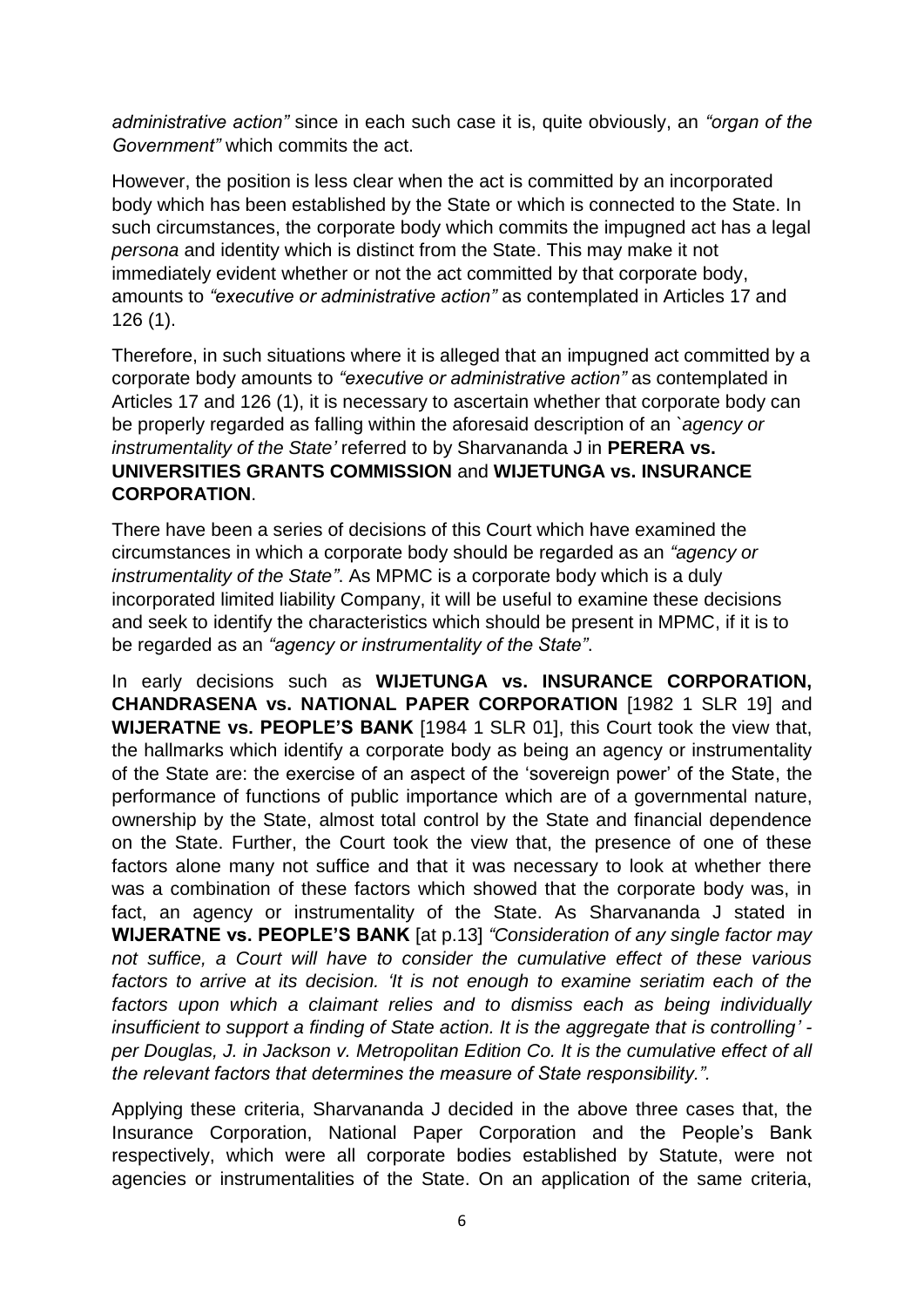Sharvananda J decided in **PERERA VS. UNIVERSITIES GRANTS COMMISSION** that, the University Grants Commission, which was a corporate body established by Statute, performed a *"very important governmental function"* and was financed by the State, which made it *"an organ or delegate of the Government"*. Applying the same criteria, in **JAYANETTI vs. LAND REFORM COMMISSION** [1984 2 SLR 172], Wanasundera J held the Land Reform Commission, which was a corporate body established by Statute, was an instrumentality of the State since it was set up to manage vast acres of State land in compliance with State policy and subject to close State control in its activities and its finances. In **DAHANAYAKE vs. DE SILVA** [1978-79-80 1 SLR 47], the Ceylon Petroleum Corporation was regarded as an agency of the State since it had a monopoly on the sale of petroleum products which are not a mere consumer item of private trade and since it provided an essential service by distributing and selling these petroleum products to the people.

The aforesaid criteria applied in the above decisions are sometimes referred to as the "functional test" and the "Governmental control test". The approach taken in these cases appears to have been on the lines that, the "functional test" would be satisfied only if the Statute establishing the corporate body vested it with the duty of performing important Governmental functions which have traditionally been the sole and exclusive preserve of the State and that, the "Governmental control test" would be satisfied only if the Statute establishing the corporate body made it subject to very close State control coupled with financial dependence on the State. Thus, Sharvananda J stated in both **WIJETUNGA VS. INSURANCE CORPORATION** and in **PERERA vs. PEOPLE'S BANK** that a corporate body would be regarded as being an agency or instrumentality of the State where it was evident that the corporate body was an *"alter ego or organ of the State"*.

However, in subsequent cases, this Court has, while not jettisoning the "functional test" and the "Governmental control test", adopted a more investigative approach when determining whether a corporate body is an agency or instrumentality of the State*.* This Court has been more ready to pull aside the veil of incorporation and probe deeper to see whether *"the brooding presence of the State"* as evocatively termed by Krishna Iyer J in **SOM PRAKASH vs. UNION OF INDIA** [AIR 1981 SC 212 at p.229], lies behind the corporate body making it, in truth and in fact, an agency or instrumentality of the State. Consequently, the somewhat narrow and rigid tests referred to in the aforesaid early cases were expanded in the later Cases with this Court preferring to adopt a less restrictive approach which looked to ascertaining the *real* relationship which exists between the State and a corporate body.

This approach was necessary since the Court was alive to the reality that, the modern State has an array of corporate entities which are formed by the State or on the directions of the State, to engage in a variety of activities including the provision of services, administration, manufacturing and commerce. Though these corporate bodies are legal persons in their own right and their legal identity is distinct from the State, they often operate in terms of State policy or are closely associated with the State or perform functions on behalf of the State or are largely controlled by the State or are financed by the State. In many cases, they conform to many or all of these characteristics. Frequently, the power and authority of the State lies behind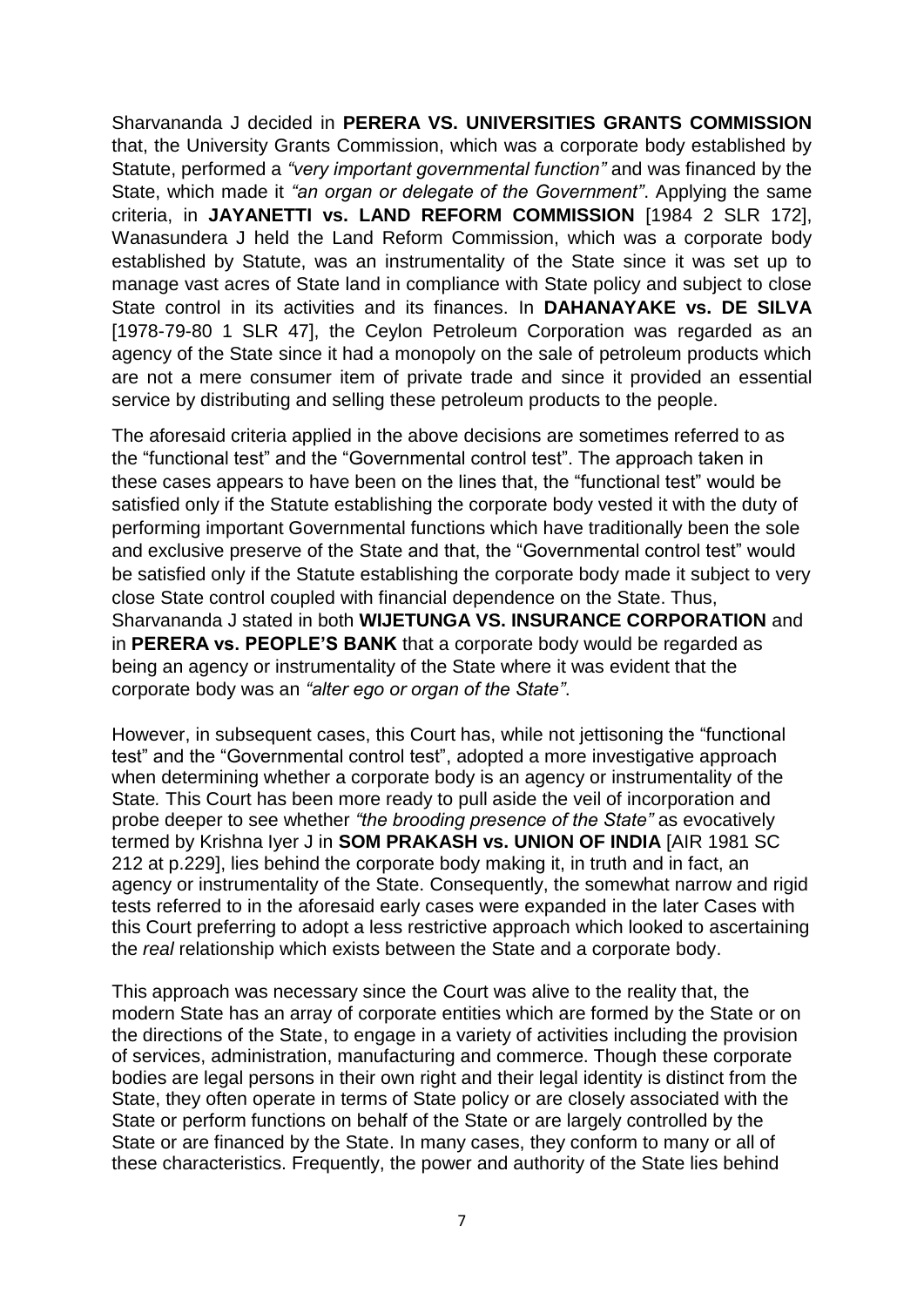these corporate bodies when they deal with the people. They are, in truth and fact, agencies or instrumentalities of the State which, therefore, must be held to be bound by Article 4 (d) of the Constitution, which requires all organs of the Government to respect, secure and advance the fundamental rights which are declared and recognized by the Constitution.

Thus, in **RAJARATNE vs. AIR LANKA LTD** [1987 2 SLR 128], Atukorale J observed [at p.146] *"But by resorting to this device of the corporate entity, the government cannot be permitted to liberate itself from its constitutional obligations in respect of fundamental rights which it and its organs are enjoined to respect, secure and advance. In the circumstances I am of the opinion that the expression 'executive or administrative action' in Articles 17 and 126 of the Constitution should be given a broad and not a restrictive construction."*

Atukorale J cited with approval the judgment of Mathew J in **SUKHDEV SINGH vs. BHAGATRAM** [AIR 1975 SC 1331] and the decisions of **RAMANA DAYARAM SHETTY vs. THE INTERNATIONAL AIRPORT AUTHORITY OF INDIA** [AIR 1979 SC 1682], **AJAY HASIA vs. KHALID MUJIB** [AIR 1981 SC 487] and **SOM PRAKASH vs. UNION OF INDIA** in which the Indian Supreme Court described some of the identifying characteristics which show a corporate body to be, in fact, an agency or instrumentality of the State. His Lordship followed the approach taken in these Indian decisions, which he described [at p.146] as *"the test of governmental agency or instrumentality"*. Adopting this approach, Atukorale J held that, Air Lanka Ltd, which was a Company incorporated under the Companies Ordinance, was an agency or instrumentality of the State since it performed a function of great public importance, was financed by the State and its management was controlled by the State. His Lordship held [at p.148-149] *"The juristic veil of corporate personality donned by the company for certain purposes cannot, for the purposes of the application and enforcement of fundamental rights enshrined in Part III of the Constitution, be permitted to conceal the reality behind it which is the government. The brooding presence of the government behind the operations of the company is quite manifest. The cumulative effect of all the above factors and features would, in my view, render Air Lanka an agent or organ of the government. Its action can therefore be properly designated as executive or administrative action within the meaning of Articles 17 and 126 of the Constitution".*

This broader and more investigative approach was adopted in **ROBERTS vs. RATNAYAKE** [1986 2 SLR 36] where De Alwis J held that a Municipal Council was an agency or instrumentality of the State since it performed Governmental functions and was subject to some degree of control by the State. Then, in **WIJENAIKE vs. AIR LANKA LTD** [1990 1 SLR 293, Kulatunga J considered Air Lanka Ltd, which was a Company incorporated under the Companies Ordinance, to be a *"government agency"*. In **WICKREMATUNGA vs. RATWATTE** [1998 1 SLR 201], Amerasinghe J held that, Ceylon Petroleum Corporation, which was a corporate body established by the Statute, was an agency or instrumentality of the State since it performed functions of vital national importance and was subject to the control of State. In **SAMSON vs. SRI LANKAN AIRLINES LTD** [2001 1 SLR 94], Ismail J held that, following Emirates being vested with the exclusive power of management and control, Sri Lanka Airlines Ltd had ceased to be agency or instrumentality of the State. But, it is evident from the judgment of Ismail J that, His Lordship considered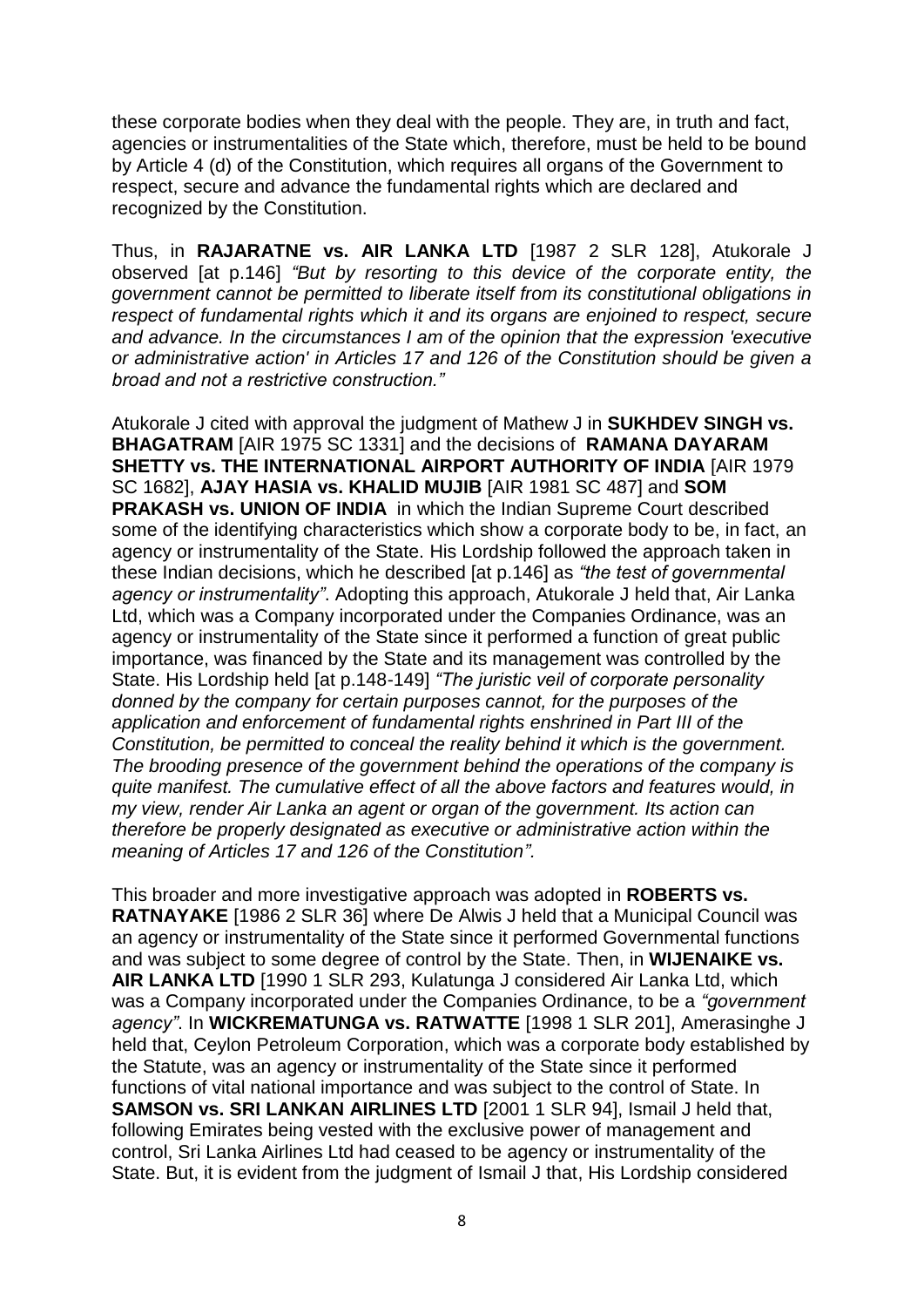Sri Lanka Airlines Ltd to have been an agency or instrumentality of the State prior to Emirates taking over the management and control. However, it appears that, in this case, the Court did not go on to consider the question of whether Emirates was exercising control as the agent of Sri Lanka Airlines Ltd which had been recognized to be an agency or instrumentality of the State.

## In **JAYAKODY vs. SRI LANKA INSURANCE AND ROBINSON HOTEL**

**COMPANY LTD** [2001 1 SLR 365], Fernando J addressed this question and held that, a duly incorporated limited liability Company which carried on a solely commercial enterprise was an agency or instrumentality of the State if the State had effective ownership and control of that Company. His Lordship held that this would be so even if the ownership was through another legal entity and the control was exercised through another legal entity who acted as the agent. Thus, Fernando J held [at p.373] *"The chain of ownership and control may extend indefinitely: e.g. the State may set up a corporation which it (in substance) owns and controls; that corporation may set up a limited liability company which it (in substance) owns and controls; and that company in turn may set up another company or other entity . . . and so on. But however long the chain may be, if ultimately it is the State which has effective ownership and control, all those entities - every link in that chain - are State agencies. I hold that the 2nd Respondent is a State agency. Even if it was performing purely commercial functions, it would nevertheless be a State agency, albeit a State agency performing commercial functions."* and [at p.376]*, "The liabilities which direct action would attract, could not be evaded by resorting to indirect action."*.

In **ORGANIZATION OF PROTECTION OF HUMAN RIGHTS & RIGHTS OF INSURANCE EMPLOYEES vs. PUBLIC ENTERPRISE REFORM COMMISSION** [2007 2 SLR 316]. Bandaranayake J, as she then was, held that, following the State divesting the Shares it held in Sri Lanka Insurance Corporation Ltd and ceasing to have any effective control over that corporate body, Sri Lanka Insurance Corporation Ltd, which was a duly incorporated Company, was not an agency or instrumentality of the State.

In **DHARMARATNE vs. INSTITUTE OF FUNDAMENTAL STUDIES** [2013 1 SLR 367], Marsoof J identified the several tests that have been developed to ascertain whether a corporate body is an agency or instrumentality of the State and stated [at p.373] *"Consistent with this approach, our courts have applied various tests to determine whether a particular person, institution or other body whose action is alleged to be challenged under Article 126 of the Constitution, is an emanation or agency of the State exercising executive or administrative functions. Where the body whose action is sought to be impugned is a corporate entity these tests have focussed, among other things on the nature of the functions performed by the relevant body, the question whether the state is the beneficiary of its activities, the manner of is constitution, whether by statutory incorporation or otherwise, the dependence of the body whose action is sought to be challenged on state funds, the degree of control exercised by the State, the existence in it of sovereign characteristics or features, and whether it is otherwise an instrumentality or agency of the State. However, as will be seen, these tests flow into each other."*

In this case, Marsoof J examined whether the Institute of Fundamental Studies, which was a corporate body established by Statute, was an agency or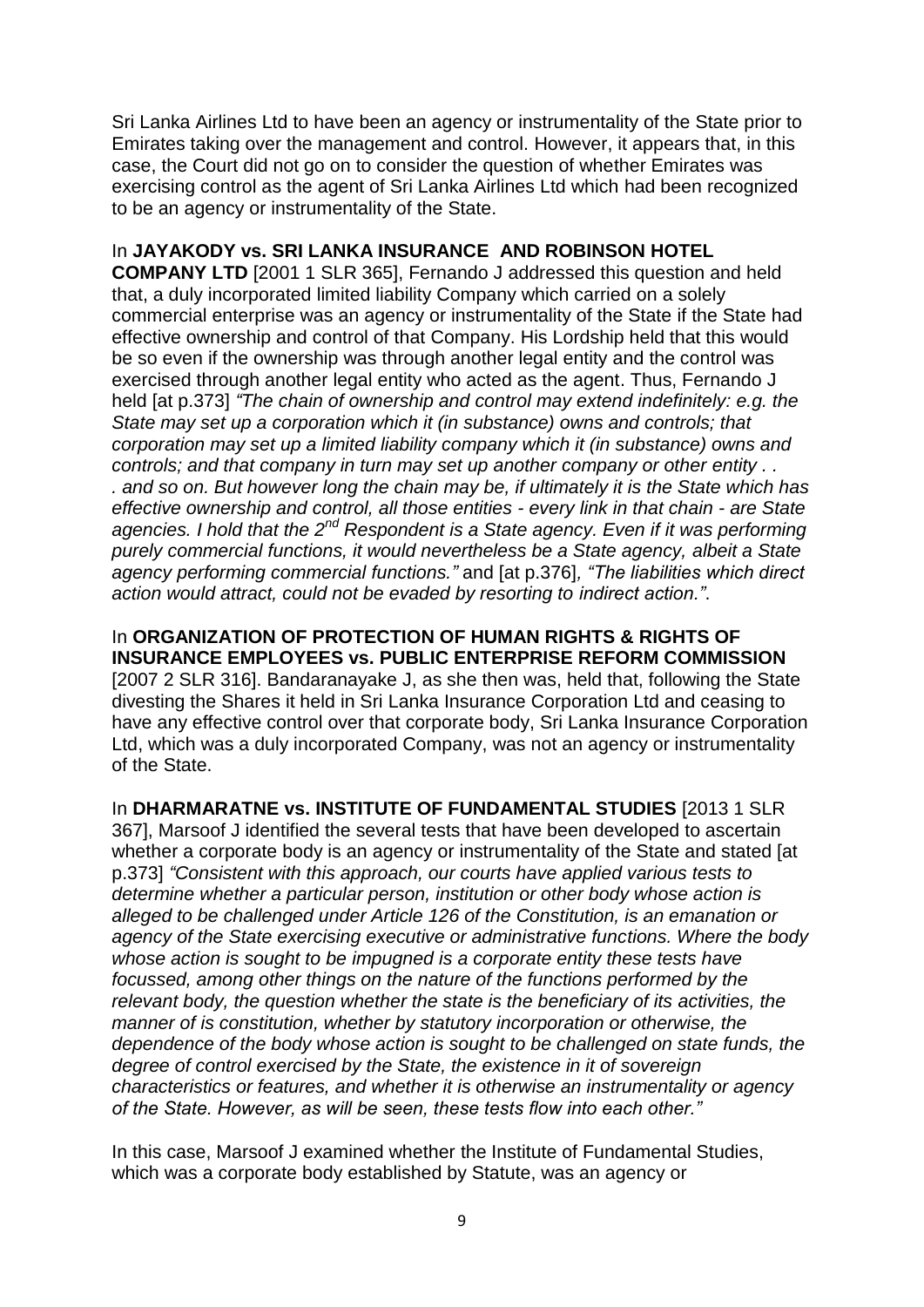instrumentality of the State. His Lordship held that, though it was not immediately apparent that, the Institute of Fundamental Studies performed functions of a public or governmental nature and there was no material before Court to suggest that it received substantial financial assistance from the State, the fact that the President of the Republic and the Board of Governors, the majority of whom were appointed by the President, exercised control over the Institute of Fundamental Studies and also the fact that, the State granted benefits to Institute of Fundamental Studies which suggested the existence of *"contact as well as a symbiotic relationship"* with the State, made the Institute of Fundamental Studies, an agency or instrumentality of the State.

In the recent decision of **WIJEWARDHANA vs. KURUNEGALA PLANTATIONS LTD** [S.C F.R.24/2013 decided on 03.09.2014], it was not disputed by the parties and accepted by the Court that, a duly incorporated limited liability Company which was subject to ministerial control, was to be regarded as being an agency or instrumentality of the State.

Drawing from the aforesaid decisions of this Court and Indian decisions, some of the identifying characteristics which show a corporate body to be an agency or instrumentality of the State, may be collated as follows:

- (i) The State, either directly or indirectly, having ownership of the corporate body or a substantial stake in the ownership of the corporate body;
- (ii) The corporate body performing functions of public importance which are closely related to Governmental functions;
- (iii) The corporate body having taken over the functions of a Department of the State;
- (iv) The State having deep and pervasive control of the corporate body;
- (v) The State having the power to appoint Directors and Officers of the corporate body;
- (vi) The State providing a substantial amount of financial assistance to the corporate body;
- (vii) The corporate body transferring its profits to the State;
- (viii) The State deriving benefits from the operation of the corporate body;
- (ix) The State providing benefits, concessions or assistance to the corporate body which are usually granted to organs of the State ;
- (x) The Accounts of the corporate body being subject to audit by the Auditor General or having to be submitted to the State or an official of the State;
- (xi) The State having conferred a monopoly or near monopoly in its field of business to the corporate body or the State protecting such a monopoly or near monopoly;
- (xii) Officers of the corporate body enjoying immunity from suit for acts done in their official capacity.

It should be added that, as pointed out in **RAJASTHAN STATE ELECTRICITY BOARD vs. MOHAN LAL** [AIR 1967 SC 1857], the conferring of power on a corporate body to make rules, regulations or directions with the power to enforce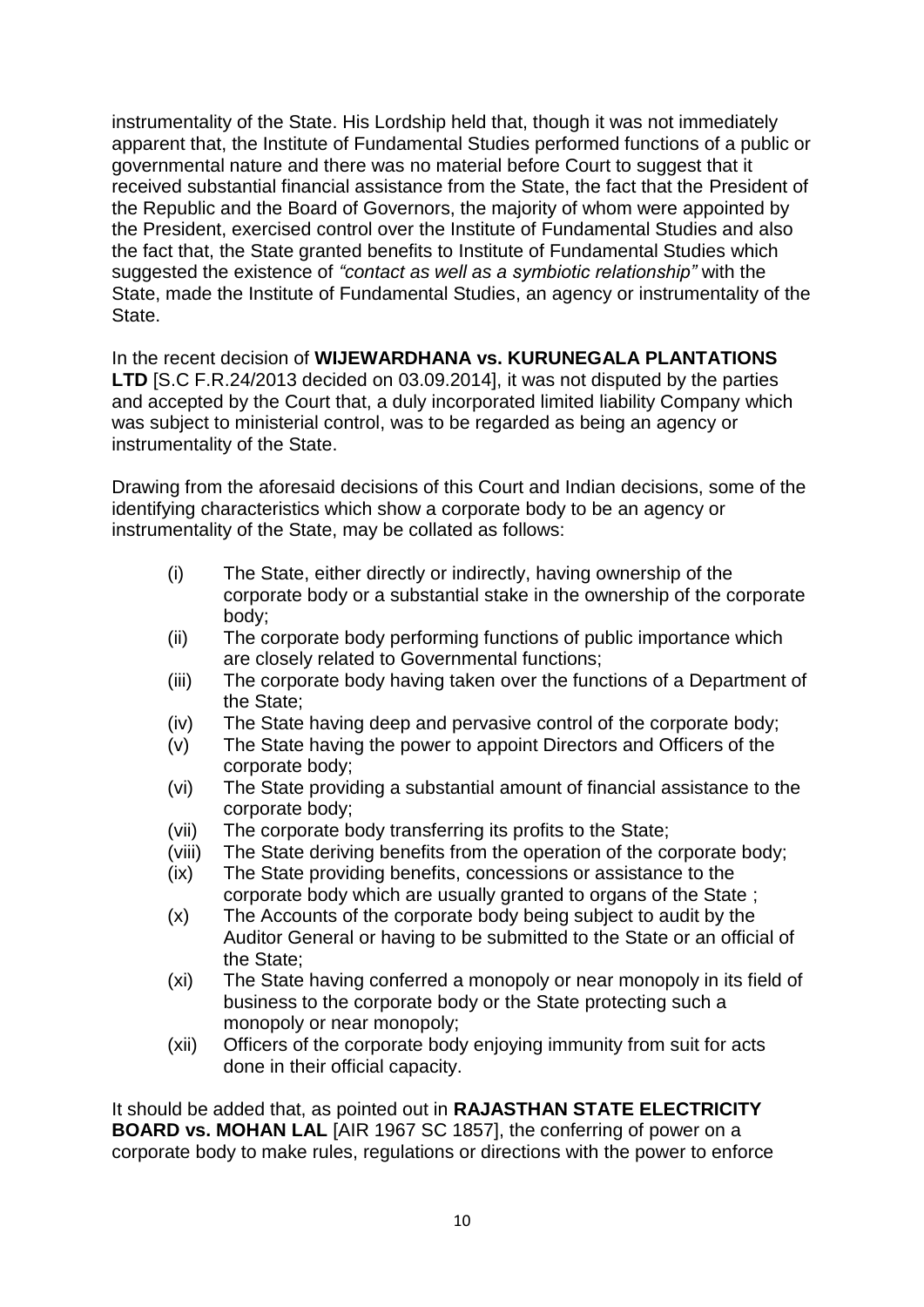them, is strong evidence that, the corporate body exercises an aspect of "sovereign power" and is, accordingly, an organ of the State.

Although I have, for purposes of easy reference, set out the above list of some of the identifying characteristics of a corporate body which is an agency or instrumentality of the State, it is important to keep in mind that, this list is by no means exhaustive. Further, it must be stressed that, the presence of one or more of these identifying characteristics does not, necessarily, lead to the conclusion that a corporate body is an agency or instrumentality of the State. Instead, it is, usually, the cumulative effect of some of these identifying characteristics being found in a corporate body, which leads to the conclusion that it is an agency or instrumentality of the State. As Bhagwati J, as he then was, emphasised in **RAMANA DAYARAM SHETTY vs. THE INTERNATIONAL AIRPORT AUTHORITY OF INDIA** [at p.642], *"….. it is not possible to make an exhaustive enumeration of the tests which would invariably and in all cases provide an unfailing answer to the question whether a corporation is governmental instrumentality or agency….It is the aggregate and cumulative effect of all the relevant factors that is controlling."*.

I will now consider, in the light of the aforesaid characteristics of a corporate body which is an agency or instrumentality of the State, the first preliminary objection raised by the  $1<sup>st</sup>$  to  $3<sup>rd</sup>$  Respondents and  $4<sup>th</sup>$  and  $12<sup>th</sup>$  Respondent – namely, the contention that, the impugned acts do not constitute *"executive or administrative acts"* as contemplated in Articles 17 and 126 (1) of the Constitution and that, therefore, this Court does not have the jurisdiction to entertain this application.

The impugned acts – *ie:* the suspension of the Petitioner"s services by the letter marked **"P24"** and the termination of the Petitioner"s services by the letter marked **"P27"** - have been done by MPMC or on behalf of MPMC. Since the impugned acts were done by or on behalf of MPMC, it is necessary to examine whether MPMC, which is a limited liability Company incorporated under the Companies Act, can be correctly considered to be an agency or instrumentality of the State. As set out above, it is only if the answer to that question is in the affirmative, that this Court will have the jurisdiction, under Article 17 read with Article 126 (1) of the Constitution, to entertain this application.

When answering this question, it has to be kept in mind that, as mentioned earlier, the modern State often resorts to the mechanism of incorporating Statutory Bodies and Companies to carry on the myriad activities which a modern State engages in, including commercial enterprises. It also has to be kept in mind that, although at first blush these corporate bodies may seem to be distinct from the State by virtue of their incorporation as limited liability Companies or because they engage in a solely commercial enterprise or for other reasons, some of them are, in truth and in fact, agencies and instrumentalities of the State which not only enjoy the privileges of an organ of the State but also have the power of the State strengthening their hand when dealing with the people.

Therefore, this Court, which is entrusted with the guardianship of fundamental rights under the Constitution, has a duty to ensure that, if a corporate body is, in truth and in fact, an agency or instrumentality of the State, that corporate body is held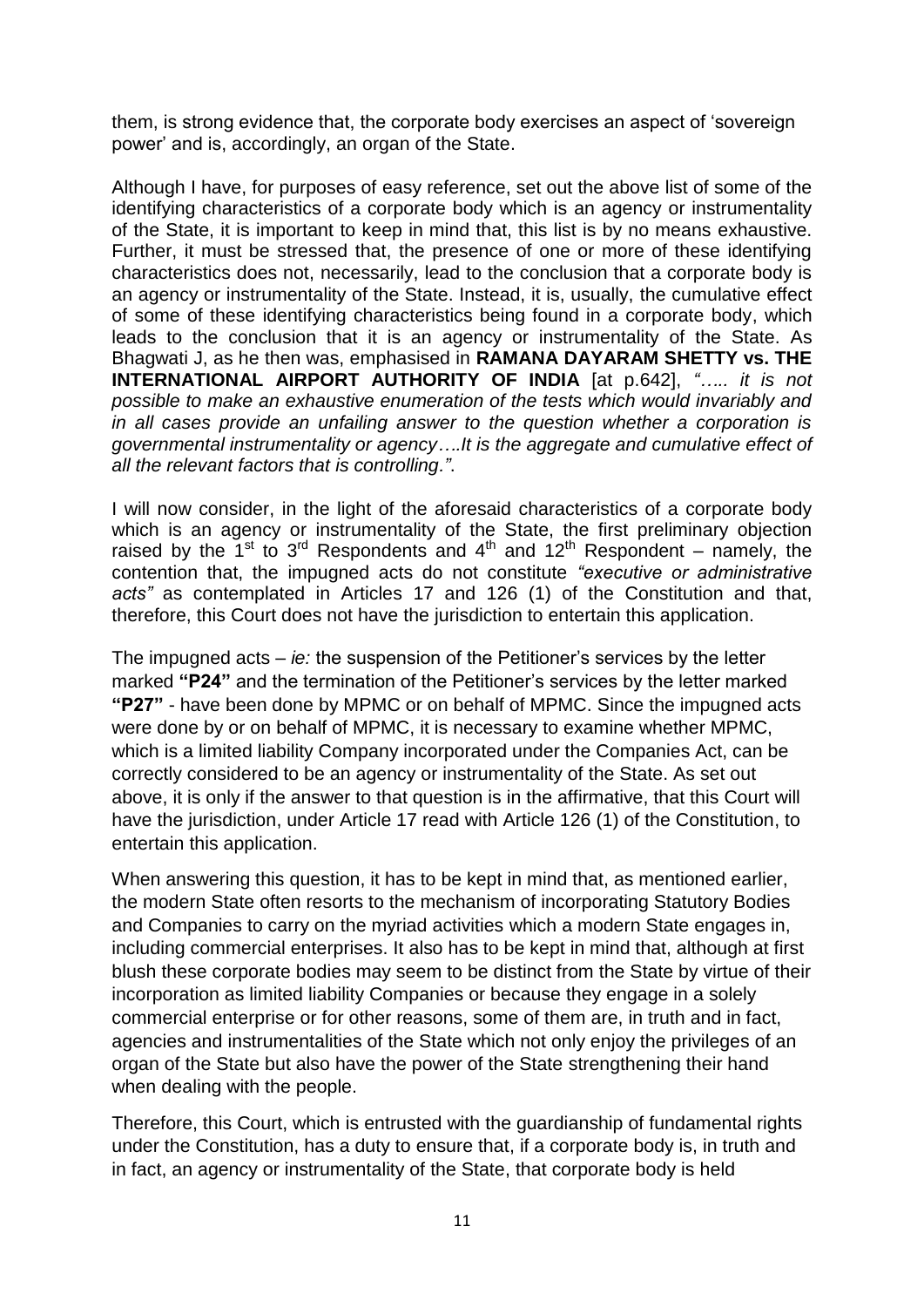accountable to honour and abide by Article 4 (d) of the Constitution which requires all organs of the government to respect, secure and advance the fundamental rights which are declared and recognized by the Constitution. It is apt to reiterate here Atukorale J"s observation in **RAJARATNE vs. AIR LANKA LTD** that, *"….. by resorting to this device of the corporate entity, the government cannot be permitted to liberate itself from its constitutional obligations in respect of fundamental rights which it and its organs are enjoined to respect, secure and advance.* 

Consequently, when ascertaining whether a corporate body is an agency or instrumentality of the State, the Court should endeavour to perceptively examine with an investigative bent of mind, the character of the corporate body and the features of its management and operations and, thereby, determine whether the corporate body is, in truth and in fact, an agency or instrumentality of the State. A Court has to look behind any cosmetic artifices of incorporation or illusory distancing placed between State and the corporate body and dissect the flesh, blood and bones of the corporate body to expose its real kinship and association with the State. As Bhagwati J, as he then was, observed in **AJAY HASIA vs. KHALID MUJIB** [at p.492],*"Where Constitutional fundamentals vital to the maintenance to human rights are at stake, functional realism and not facial cosmetics must be the diagnostic tool; for constitutional law must seek the substance and not the form."*.

To get back to examining whether MPMC possesses the characteristics of an agency or instrumentality of the State, it should be mentioned at the outset that, the fact that MPMC is a limited liability Company incorporated under the Companies Act or the fact that it engaged in an enterprise which has commercial aspects, does not prevent it from being regarded as an agency or instrumentality of the State if it possesses the characteristics of one. As set out above, this has been recognised in several decisions of this Court including **RAJARATNE vs. AIR LANKA LTD**, **JAYAKODY vs. SRI LANKA INSURANCE AND ROBINSON HOTEL COMPANY LTD** and **WIJEWARDHANA vs. KURUNEGALA PLANTATIONS LTD**. In this regard, Douglas J stated in **NEW YORK vs. UNITED STATES** [1945 326 US 572], *"A State"s project is as much a legitimate governmental activity whether it is traditional or akin to private enterprise."*.

Thereafter, it is appropriate to first ascertain whether the State, directly or indirectly, owns MPMC. In this connection, it is undisputed that, MPMC is fully owned by the SLPA. Not only that, Article 4 (i) and (ii) of the Articles of Association marked **"P5"** stipulate that SLPA shall, at all times, be the sole shareholder of MPMC and that, MPMC is prohibited from offering its Shares to the public.

A perusal of the Sri Lanka Ports Authority Act No. 31 of 1979 establishes, beyond any doubt, that, the SLPA is an agency or instrumentality of the State. This is evident for the reasons, *inter alia*, that, the objects of the SLPA are to develop, maintain and operate the principal Ports of Sri Lanka and provide Port Services, all of which are functions of vital public importance which are governmental in nature; the SLPA took over all the property of the Colombo Port Commission; the members of the SLPA and the General Manager of the SLPA are appointed by specified Ministers of the State; the Minister has the power to make Rules which regard to the operations of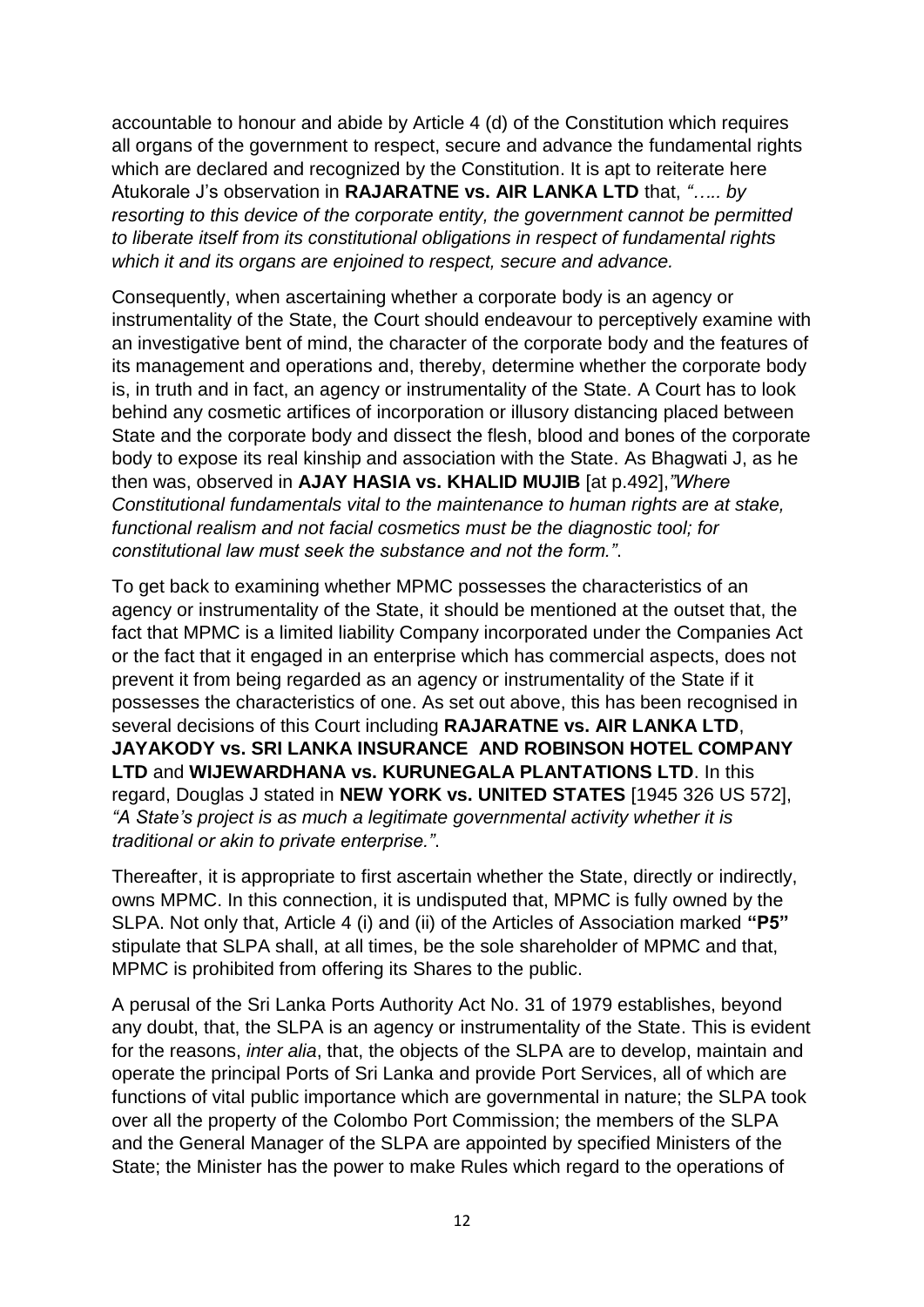the SLPA; the SLPA is subject to close control by the State in its management and operations ; provision is made for the issue of Government guarantees to secure monies borrowed by the SLPA; the SLPA is eligible to receive several benefits from the State; obstructing the SLPA in the performance of its duties, evading paying amounts due to the SLPA by way of dues or charges and the contravention of the provisions of the Act, are all offences; and officers of the SLPA are regarded as public servants for the purposes of the Penal Code and have immunity from suit or prosecution for acts done in good faith.

Thus, it is evident that, since MPMC is fully owned by the SLPA which is indisputably an organ of the State, the State has effective ownership of MPMC. As Fernando J pointed out in **JAYAKODY's** case, the fact that it is indirect ownership, does not make a difference.

Secondly, Article 3 of the Articles of Association show that, the Objects of MPMC can be fairly described to be of public importance and governmental in nature since they include developing the Mahinda Rajapaksa Port in Hambantota to a modern international sea port, establishing an industrial zone within that Port and performing duties and functions relating to the operation and management of that Port as are assigned to MPMC by the SLPA.

Thirdly, it is evident that, the State, through the SLPA, exercises absolute control over MPMC since the SLPA is the sole shareholder of MPMC. It hardly needs to be stated that, where a duly incorporated Company has a sole shareholder, that shareholder wields absolute power to determine any aspect of the Company"s operations and even existence. Since the State controls the sole shareholder of MPMC, the State wields this absolute power over MPMC.

Further, though MPMC has its own Board of Directors, consisting of 09 Directors, which manages the business and affairs of MPMC in terms of Article 15 (1), all these Directors are nominated by Ministers of the State or by the SLPA. Thus, the first Managing Director, who is an executive Director and an employee of MPMC, is nominated by the Minister in charge of the SLPA. With regard to the other 08 Directors, 02 Directors are nominated by the Minister in charge of the SLPA from among the members of the Board of Directors of the SLPA. 03 more Directors are nominated by the Minister in charge of the SLPA. 01 Director is a representative of the General Treasury nominated by the Minister in charge of Finance. The remaining 02 Directors are the Director-Operations and the Director-Finance of the SLPA. All these Directors (other than the Managing Director of MPMC and the Director-Operations and the Director-Finance of the SLPA) are subject to removal by the Minister who appointed them. Thus, it is evident that, as a result of the Minister in charge of the SLPA and the SLPA having the power of determining the constitution of the Board of Directors of MPMC, the SLPA and the Minister exercise effective control over the business and affairs of MPMC.

The fact that, SLPA has control over MPMC is tellingly illustrated by the letter dated 18th December 2015 marked **"P24"** which requires the Petitioner to show cause as to why disciplinary action should not be taken against him and suspends the Petitioner's services. As mentioned earlier, "P24" has been signed by the 3<sup>nd</sup> Respondent, who has signed as *"Managing Director"*, presumably of the SLPA. The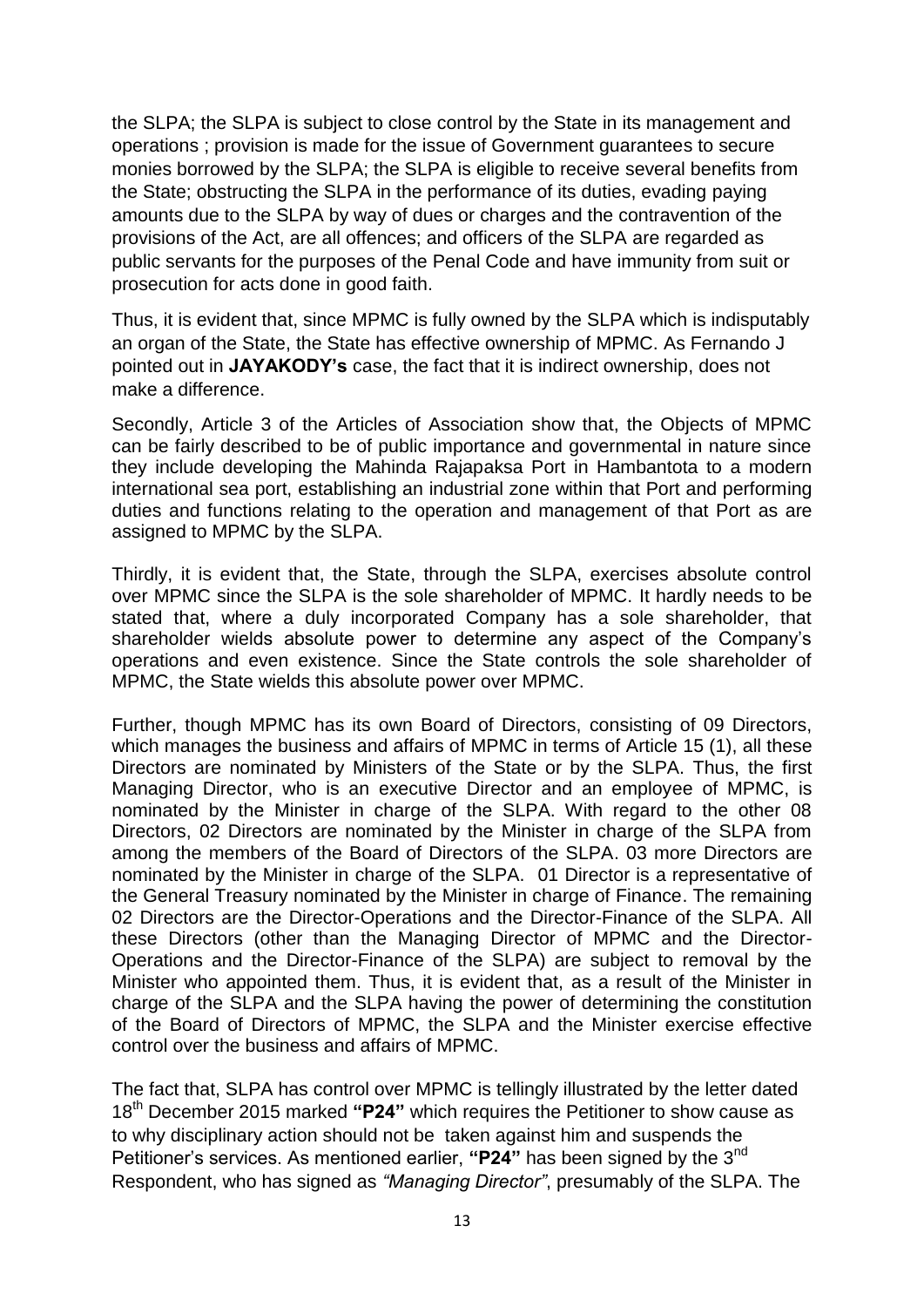envelope in which **"P24"** is said to have been sent to the Petitioner by Registered Post, is printed with the name and address of the SLPA. Thus, **"P24"** establishes that, the SLPA was inextricably engaged in the management and control of MPMC to such an extent that, the Managing Director of the SLPA considered it well within his duties to issue a "show cause letter" to an employee of MPMC and suspend that employee from service. The fact that this was the accepted *status quo* is further revealed by the Petitioner"s reply marked **"P25"** which was sent to the Managing Director of the SLPA.

Next, the Gazette dated 21<sup>st</sup> September 2015 marked "P6" indicates that, the Minister in charge of Ports and Shipping has the duty and function of supervising MPMC and formulating the policies, programmes and projects of MPMC since the Minister is stated to be in charge of the SLPA and *"its Subsidiaries and Associates"* .

Thereafter, there is material before this Court to indicate that, the Minister in charge of Ports and Shipping exercised authority and took decisions relating to the operations of MPMC. This is evidenced by the report dated 06<sup>th</sup> October 2015 marked **"P13(e)"** which reveals that, reports relating to the operations of MPMC were submitted to the Minister for decisions and the letter dated  $11<sup>th</sup>$  November 2015 marked **"P19"** which reveals that, the Minister chaired a meeting at which officials of the SLPA and the Petitioner participated and at which the Petitioner was directed to compile a report regarding a purchase of Diesel Oil.

There is also material before this Court which establishes that, the State exercises a significant degree of control over the finances of MPMC. This is seen from Article 15 (v) and (vi) of the Articles of Association of MPMC which require that, the Business Plan of MPMC must be submitted to the General Treasury for approval and that, the annual Budget of MPMC must be submitted to the General Treasury. Further, the document marked **"P20"** establishes that, a "Report on the Tank Farm and Bunkering Activities" of MPMC was submitted to the Auditor General who required MPMC to furnish an explanation with regard to the losses incurred by MPMC and the remedial steps that MPMC intends to take. Further, the letter dated  $10<sup>th</sup>$  December 2015 marked **"P22"** establishes that, the Minister of Finance called for an explanation from MPMC with regard to a purchase of bunker fuel and a loan obtained by MPMC and also that, a memorandum was submitted to the Cabinet on this issue.

The circumstances I have referred to above establish that, the State both directly and through its organ, the SLPA, has deep and pervasive control over MPMC. Here too, as Fernando J pointed out in **JAYAKODY's** case, the fact that it is indirect control through SLPA, does not make a difference.

Learned President's Counsel appearing for the  $1<sup>st</sup>$  to  $3<sup>rd</sup>$  Respondents has submitted that, the fact that, the Articles of Association of MPMC do not expressly provide for ministerial directions affecting the operations and administration of MPMC, establishes that MPMC is free from State control. I do not think this contention is correct. While the Articles of Association are undoubtedly relevant, they are not conclusive. As mentioned earlier, this Court must look to the reality of the situation rather than the rules in Articles of Association. The facts I have recounted establish that the reality of the situation is that the State controls MPMC. It is apt to recall the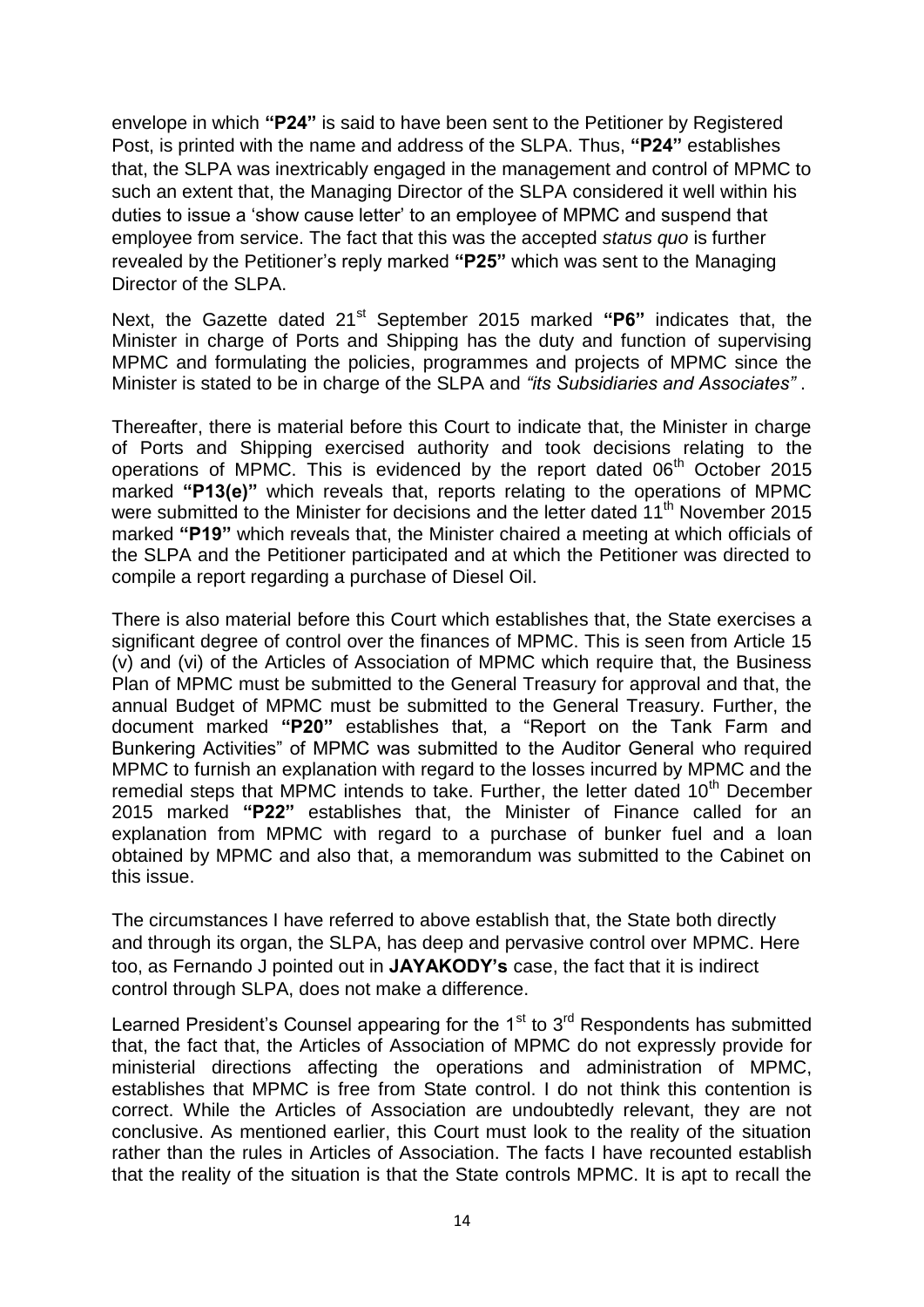words of Krishan Aiyar J in **SOM PRAKASH vs. UNION OF INDIA** [at p.218] who stated, *"…..merely because a Company or other legal person has functional and jural individuality for certain purposes and in certain areas of law, it does not necessarily follow that for the effective enforcement of fundamental rights under our constitutional scheme, we could not scan the real character of that entity; and if it is*  found to be a mere agent or surrogate of the State, in fact owned by the State, in *truth controlled by the State and in effect an incarnation of the State, constitutional lawyers must not blink at these facts and frustrate the enforcement of fundamental rights……"*.

To sum up, the fact that, the State has effective ownership of MPMC, the fact that MPMC performs functions of public importance which are governmental in nature and the fact that, the State, both directly and through the SLPA, exercises deep and pervasive control over MPMC, lead me to conclude that, MPMC must be regarded as an agency or instrumentality of the State. Consequently, the impugned acts done by MPMC or on behalf of MPMC must be regarded as constituting *"executive or administrative acts"* within the meaning of Articles 17 and 126 (1) of the Constitution.

Accordingly, I overrule the first preliminary objection.

The second preliminary objection has to be now considered. Namely, the contention that, the impugned acts arise from or relate to a Contract of Employment which is commercial in nature and which has no statutory basis or connection. It is submitted that, therefore, the Petitioner"s remedy is limited to Private Law and the Petitioner is not entitled to invoke the fundamental rights jurisdiction of this Court.

In support of this contention, it has also been submitted that, Article 15 (iv) of the Articles of Association of MPMC specifies that it is the Board of Directors of MPMC which must formulate the schemes of recruitment and promotion of employees of MPMC and the code of rules of discipline applicable to employees of MPMC. On this basis, it is submitted that, there is no provision for State control or interference in MPMC"s dealings with its employees and that, therefore, the contract of employment between the Petitioner and MPMC is one which is entirely commercial in nature with no statutory basis or connection - *ie:* with no *"statutory underpinnings"* as it is sometimes said.

In pursuance of this argument, Counsel appearing for the  $1<sup>st</sup>$  to  $3<sup>rd</sup>$  Respondents and 4<sup>th</sup> and 12<sup>th</sup> Respondents submit that, the Contract of Employment set out in the Letter of Appointment marked "P4" provides for the termination of the Petitioner's employment with one month's notice and that there is no contractual obligation to hold a disciplinary inquiry before terminating the Petitioner's employment. They submit that, the Petitioner is not a `public servant' and that, therefore, the Petitioner's remedy, if any, lies in Private Law and that the Petitioner cannot invoke the fundamental rights jurisdiction of this Court. In support of this argument, learned Counsel have cited and rely on the decisions in **ROBERTS vs. RATNAYAKE** and **WIJENAIKE vs. AIR LANKA LTD**.

In **ROBERTS vs. RATNAYAKE**, the majority judgment held that, where the State or one of its agencies entered into a contract with another party, the State was bound to not violate the fundamental rights of that person during the `threshold" stage of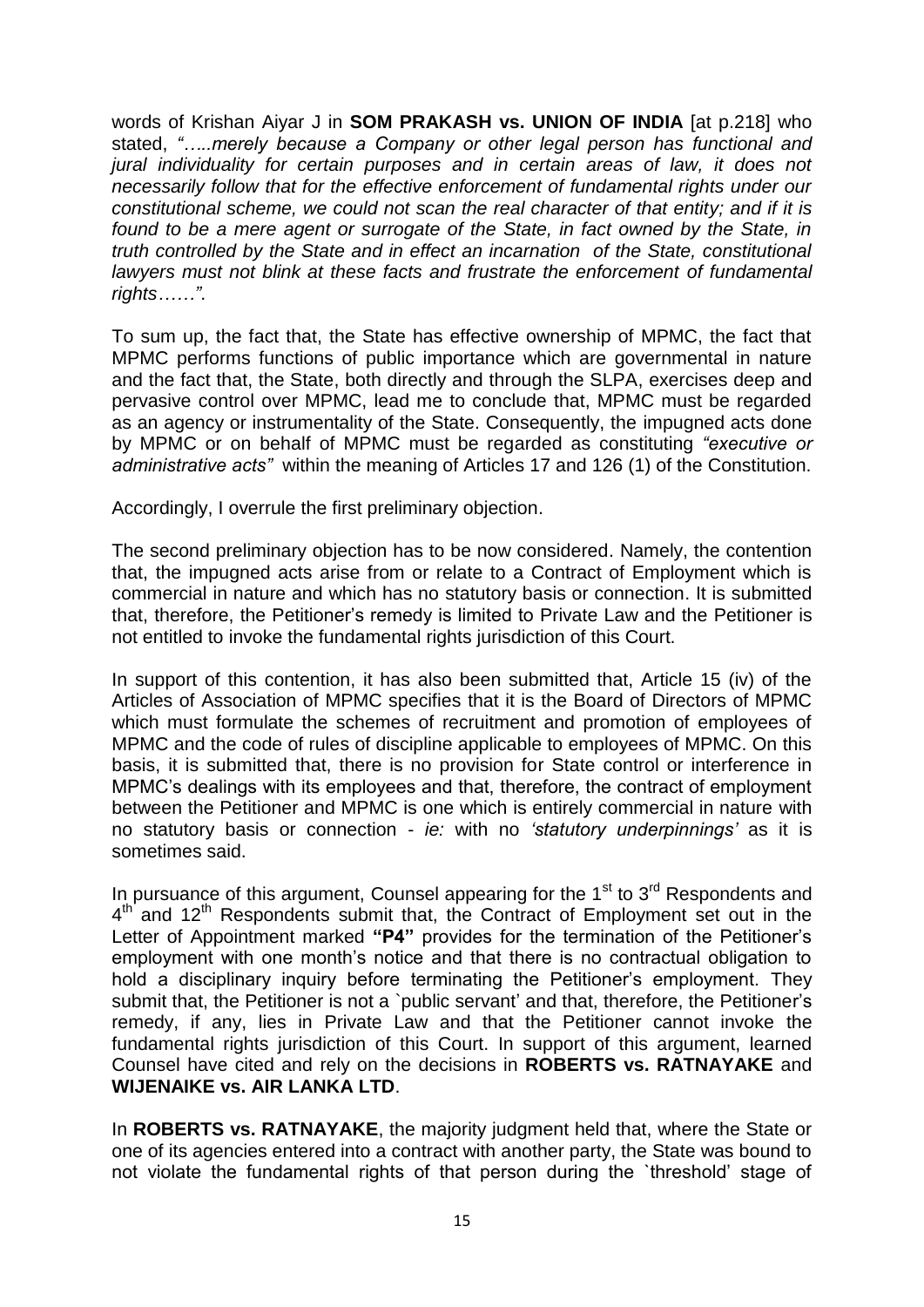awarding the contract and entering into the contract. It was held that, once the contract was entered into and the `threshold" stage was passed, the rights of the State and the other party to the contract were governed solely by the contract unless the contract had a statutory basis or connection – *ie:* unless the contract has what is sometimes referred to as 'statutory underpinnings'. The Court held that, after the `threshold" stage was passed, the fundamental rights of the other party ceased to have any application to the dealings between the State and that party under the contract unless the contract has a statutory basis or connection.

Thus, Ranasinghe J, as he then was, held [at p. 44-45], *"Any act done, therefore, in pursuance of a term or condition, set out in a contract entered into between a citizen and the State, would not, ordinarily, come within the term `law' so set out in the said Article; and a breach or violation of any such term or condition would not attract to it the provisions of Article 12 (1). An act, done in pursuance of a term or condition contained in such a contract and which said act is said to be a violation, could found a complaint of an infringement of the right embodied in Article 12 (1) only where such term or condition has a statutory origin, or has, at least, what has been referred to in another connection, a `statutory flavour". It is only where the State has acted in the context, and in the sphere of `law", as defined in Article 170, that any invocation of Article 12 (1) could be entertained ….. where the State enters into a contract with a citizen in pursuance of any statutory power, the State, or such State agency is, at the `threshold stage", or the stage at which such contract is being entered into, bound by the operation of the provisions of Article 12(1) of the Constitution: that, once such an agreement is validly entered into, all parties to such agreement – the State, the State agency, and the citizen - are all ordinarily bound only by the terms and conditions set out in such agreement;"*.

In **WIJENAIKE vs. AIR LANKA LTD**, Kulatunga J endorsed the view taken by the majority in **ROBERTS vs. RATNAYAKE** that, where the State has entered into a contract, fundamental rights have no application after the "threshold" stage of the contract is passed. With regard to contracts of employment where the State or its agencies or instrumentalities is the employer, Kulatunga J took the view that, unlike in the case of `public servants" whose employment by the State is characterized by, in the words of Sharvananda CJ in **PERERA vs. JAYAWICKREMA** [1985 1 SLR 285 at p.301],*"The concept of equality (which) permeates the whole spectrum of a public servant's employment….."*, the rights of employees who are not classified as `public servants" are governed only by their contracts of employment unless these contracts of employment are governed by a statute or subsidiary legislation which requires that, the employer must accord equal treatment to all its employees and refrain from discrimination etc. His Lordship held [at p.316] *"….. in the case of a public corporation which is an agency of the government a breach of contract between an employee and the agency would not per se attract the provisions of Article 12 (1). Such an employee can complain of a violation of that Article only if the rights and obligations under the contract of employment are imposed by statutory provisions….. If the remedy sought arises purely from the contract based on the consent of parties, Articles 12 (1) and 126 have no application, in which event the dispute must be resolved by an ordinary suit provided by private law, even if the dispute involves an allegation of discrimination."*.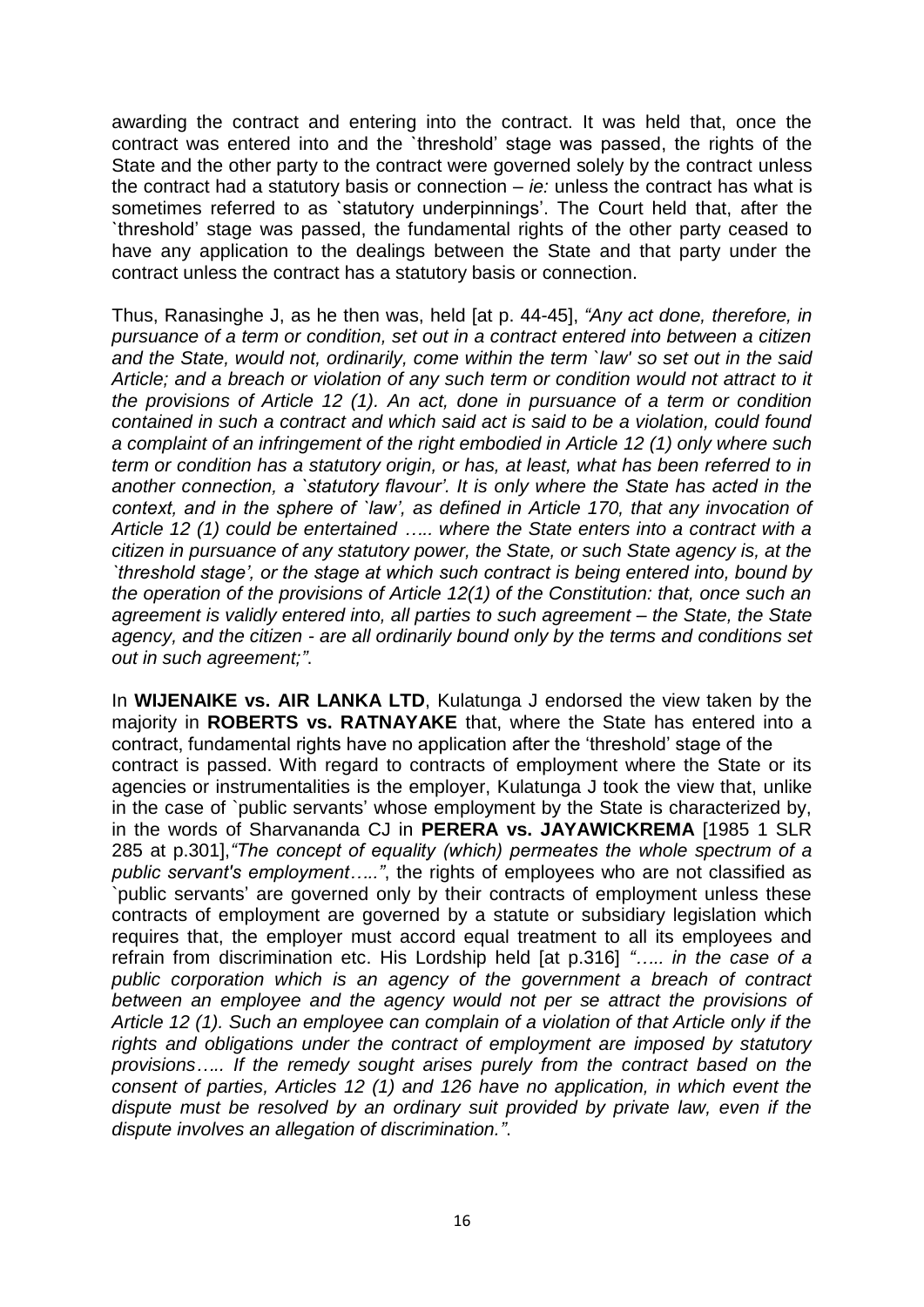However, the subsequent decisions of this Court in cases such as **GUNARATNE vs. CEYLON PETROLEUM CORPORATION** [1996 1 SLR 315], **SMITHKLINE BEECHAM BIOLOGICALS SA vs. STATE PHARMACEUTICAL CORPORATION** [1997 3 SLR 20], **WICKREMATUNGA vs. RATWATTE** [1998 1 SLR 201], **SILVA vs. RATWATTE** [1998 1 SLR 350], **WICKREMASINGHE vs. CEYLON PETROLEUM CORPORATION** [2001 2 SLR 409] and **WIJEWARDHANA vs. KURUNEGALA PLANTATIONS LTD** have taken a different view. These decisions have held that, the fact that State enters into a contract does not exempt the State from its obligation to refrain from violating the fundamental rights of the other party to the contract in the course of dealings under the contract, whether at the "threshold stage" or thereafter. These decisions, which are very relevant to the second preliminary objection, have not been cited by Counsel in their submissions in support of the preliminary objection raised by them.

In **GUNARATNE vs. CEYLON PETROLEUM CORPORATION**, the Court held that, although the contract entitled Ceylon Petroleum Corporation to terminate a Dealership Agreement at its sole discretion, the termination was arbitrary and, therefore, violated the fundamental rights of the Dealer. Fernando J rejected the submission that, the fundamental rights jurisdiction of this Court cannot be invoked where the impugned act is one done by the State in the course of its dealings under a contract. His Lordship stated [at p.323], *"The principle of equality embodied in Article 12 does not make any exception, in regard to contracts in general, or particular types of contracts, or the stage at which a contract is. Indeed, the proviso to Article 12 (2), as well as Article 12 (3), militate against the contention that contracts are excluded."*.

Similar views were expressed by Amerasinghe J in **SMITHKLINE BEECHAM BIOLOGICALS SA vs. STATE PHARMACEUTICAL CORPORATION** and **WICKREMATUNGA vs. RATWATTE** and by Silva CJ in **WICKREMASINGHE vs. CEYLON PETROLEUM CORPORATION**. In the **SMITHKLINE BEECHAM** case, Amerasinghe J stated [at p. 29], *"I am also unable to agree with the view that a distinction should be drawn between cases in which there is a contract and those in which the matter is at a threshold stage or some stage before the making of the contract: In my view, where there is a breach of contract and a breach of Article 12 (1) brought about by the same set of facts and circumstances, it cannot be correctly said one of the remedies only can be availed of, the other being thereby extinguished; nor can it be correctly said that the aggrieved party must be confined to his remedy under the law of contract, unless there is a violation of statutory obligations:"*. In **WICKREMATUNGA' s** case, Amerasinghe J stated [at p.230-231], *"….. I am unable to agree with the view advanced by learned counsel for the second and third respondents, that in the sphere of contracts, public authorities and functionaries do not have to conform to Constitutional requirements, and in particular those set out in Article 12: They cannot, in my view, avoid their Constitutional duties by attempting to disguise their activities as those of private parties. This Court has always said or acted on the assumption that government departments and agencies, institutions and persons performing public functions or clearly entwined or entangled with government, must comply with the provisions of Article 12 ….. The drawing of a distinction between cases in which there is a contract and those in which the matter is at a threshold stage or at some stage before the making of a contract is, in my view, artificial, narrow and inappropriate."*. In **WICKREMASINGHE's** case, Silva CJ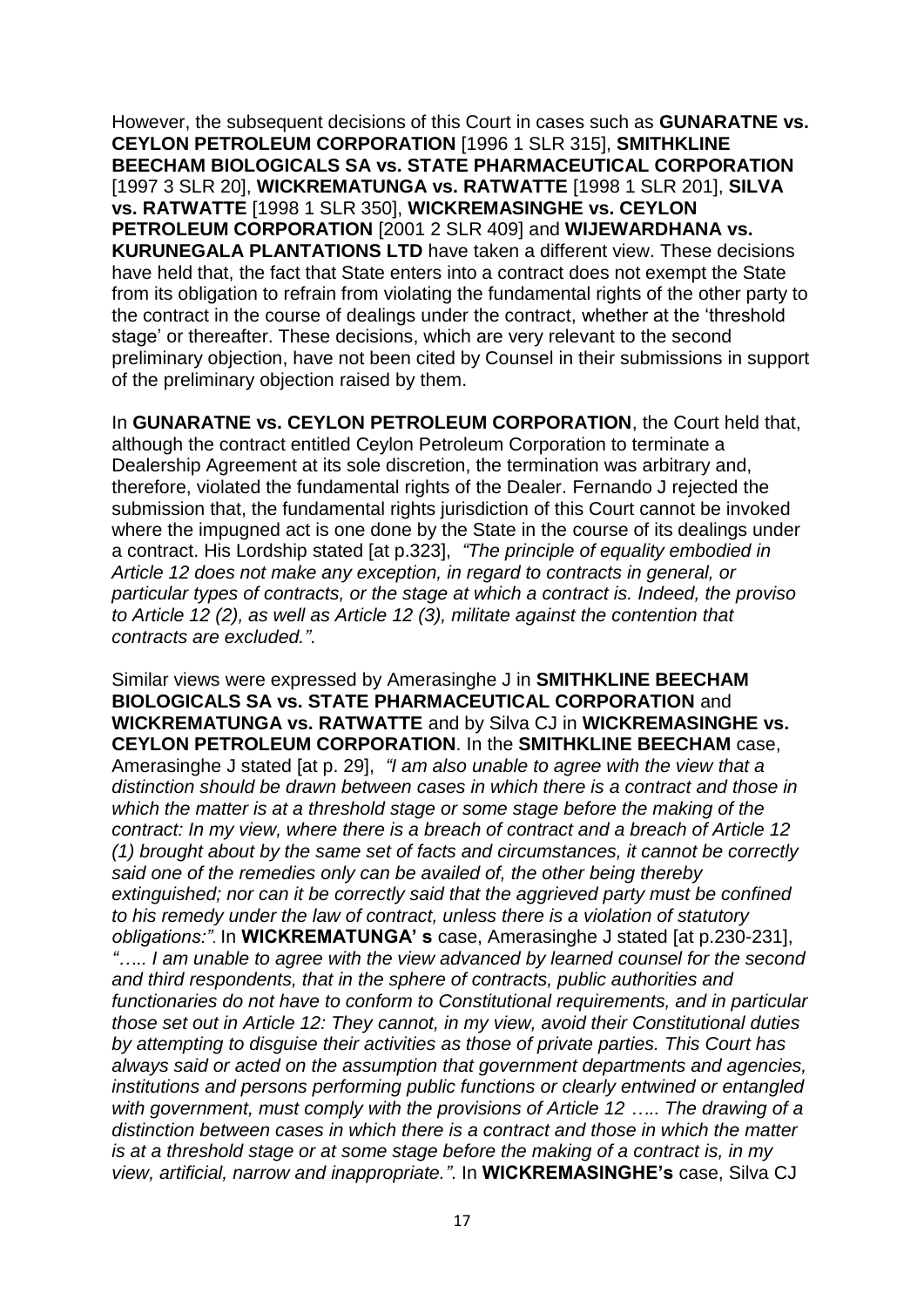stated [at p.412] *"….. the termination of the Petitioners dealership is in compliance with specific terms of the Agreement (P1) and the Petitioner may not be entitled to any relief in respect of the termination under the law of contract and the common law on the subject. But, that is from the perspective of the Private Law. In these proceedings, the termination is challenged from the perspective of Public Law on the basis of an alleged infringement of the fundamental right to equality, guaranteed by Article 12(1) and (2) of the Constitution. Therefore the matters to be considered transcend the mere examination of the terms of the Agreement and a review of the legality of the termination in the light of the Law of Contract and enter the domain of the constitutional guarantee of equality enshrined in Article 12."*.

More recently, in **WIJEWARDHANA vs. KURUNEGALA PLANTATIONS LTD** where the Respondent took up the position that its refusal to extend the lease was in exercise of its' contractual rights and, therefore, not subject to review in a fundamental rights application, Wanasundera J examined the different views taken in the aforementioned decisions and endorsed the latter view adopted by Fernando J, Amerasinghe J and Silva CJ. Her Ladyship held [at p.8], *"I am of the view that the 1st Respondent"s refusal to extend the lease period should be reviewed not from the narrow perspective of only the terms of the agreement but from the broader perspective of the exercise of executive and administrative action. The refusal to extend the lease period by the Respondent is an act of agency of the Government and the Constitutional guarantee of equality should guide the exercise of power under the agreement.*

When determining the aforesaid second preliminary objection raised in the present case, I would respectfully follow the line of authority set out in the aforesaid later decisions which hold that, the fundamental rights jurisdiction of this Court can be invoked by a Petitioner who alleges that an organ, agency or instrumentality of the State has violated his fundamental rights in the course of dealings under and in terms of a contract entered into between them.

It seems to me that, this has to be so for the simple reason that, Article 4 (d) of the Constitution has an overarching effect which binds all organs, agencies and instrumentalities of the State in all things they do and at all points of time. Therefore, the fact that an organ, agency or instrumentality of the Government has entered into a contract cannot release it from its duty, under Article 4 (d) of the Constitution, to respect, secure and advance the fundamental rights of the contracting party in the course of dealings under that contract. This duty will, necessarily, continue at all stages of the contract. This is a duty which an organ, agency or instrumentality of the State cannot escape from by entering into a contract and it is a right which the contracting party cannot cede or abandon by entering into a contract. The validity of this conclusion is confirmed by the fact that, Article 15 of the Constitution allows restrictions on fundamental rights only in the limited situations specified therein and only if so prescribed by Law. There is no provision made in the Constitution to restrict the operation of fundamental rights by contract.

This duty operates at the `threshold stage" of awarding or entering into the contract and continues to operate in the course of the dealings under the contract. As Verma J, as he then was, observed in **SRILEKHA VIDARTHI vs. STATE OF U.P.** [AIR 1991 SC 537 at p.550], *"The State cannot be attributed the split personality of Dr.*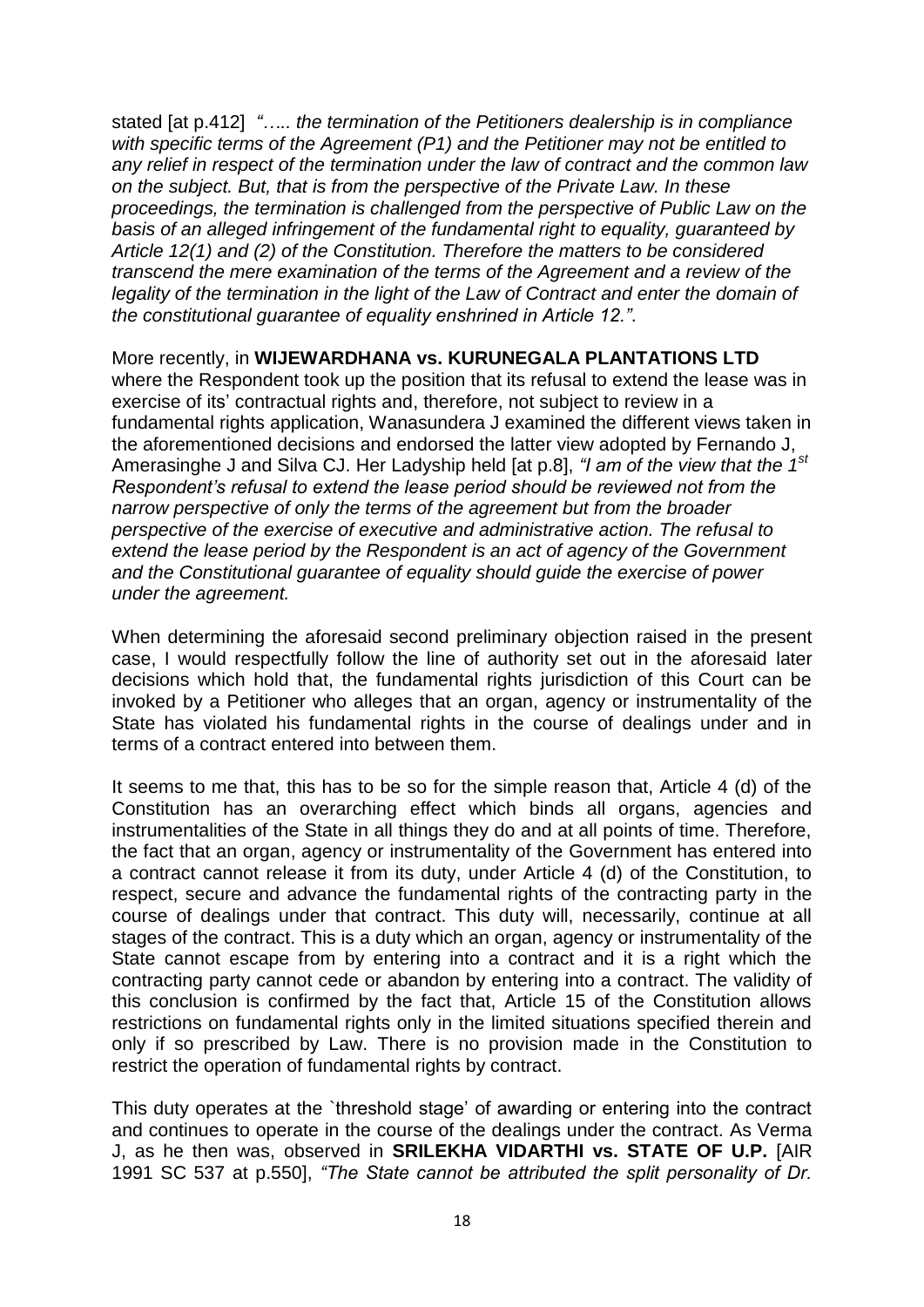Jekyll and Mr. Hyde in the contractual field so as to impress on it all the *characteristics of the State at the threshold while making a contract requiring it to fulfill the obligation of Article 14 of the Constitution and thereafter permitting it to cast off its garb of State to adorn the new robe of a private body during the subsistence of the contract enabling it to act arbitrarily-subject only to the contractual obligations and remedies flowing from it." .*

To move on, the terms of the contract between the State and the contracting party will, naturally, determine the rights and obligations of both parties and a Court would give full recognition to the principle that, parties are free to determine the contents of the contract and should be held to what they have agreed to. Thus, the terms and conditions of the contract would usually determine whether or not the rights of either party have been violated. However, when one of the contracting parties is an organ, agency or instrumentality of the State, there is the overriding obligation cast on it to comply with Article 4 (d) of the Constitution and not violate the fundamental rights of the other party in the course of dealings under the contract.

In practice, this means that, while the terms of the contract would, usually, be the determining factor when assessing whether an organ, agency or instrumentality of the State has violated the rights of the other party in the course of dealings under a contract and the general rule is that, a party who acts in accordance with the terms of the contract does not violate the rights of the other party, the position would be different if the organ, agency or instrumentality of the State has used the terms of the contract as a cover for malicious, perverse or arbitrary acts. This is so since the State and its organs, agencies and instrumentalities are enjoined to act with good faith in their dealings with the people including where such dealings are in pursuance of a contract. As Amerasinghe J stated in **WICKREMATUNGA's** case [at p.213], *"It is well settled that a public body like the Ceylon Petroleum Corporation, a statutory public corporation – must act in good faith and act reasonably"*. In this regard, it is also apt to cite the decision of the Supreme Court of India in **F.C.I. vs. KAMDHENU CATTLEFEED INDUSTRIES** [1993 1 SCC 71] where it was held that, the State must conform to the requirements of Article 14 of the Constitution of India [which is on similar lines to Article 12 of our Constitution] when the State enters into contracts and that this imposes a duty to act fairly and to adopt procedure that is `fairplay in action" which is the legitimate expectation of every citizen.

Thus, organs, agencies and instrumentalities of the State are to be guided by the requirement of good faith in their contractual dealings and a departure from this standard by misusing a contractual term or committing a deliberate breach of contract in a malicious or perverse or arbitrary or manifestly unreasonable manner, could well amount to an act which violates the fundamental rights of the victim if the impugned act violates one or more of his fundamental rights declared and recognized in Chapter III of the Constitution.

It should be made clear that, where an organ, agency or instrumentality of the State acts in breach of a contract due to *bona fide* commercial or operational factors or inadvertence or unavoidable circumstances or as a result of a *bona fide* revised policy or for similar reasons, that breach *per se* is unlikely to amount to a violation of the fundamental rights of the other party and would, usually, attract only the remedies available under the contract. A Court would, naturally and advisedly, be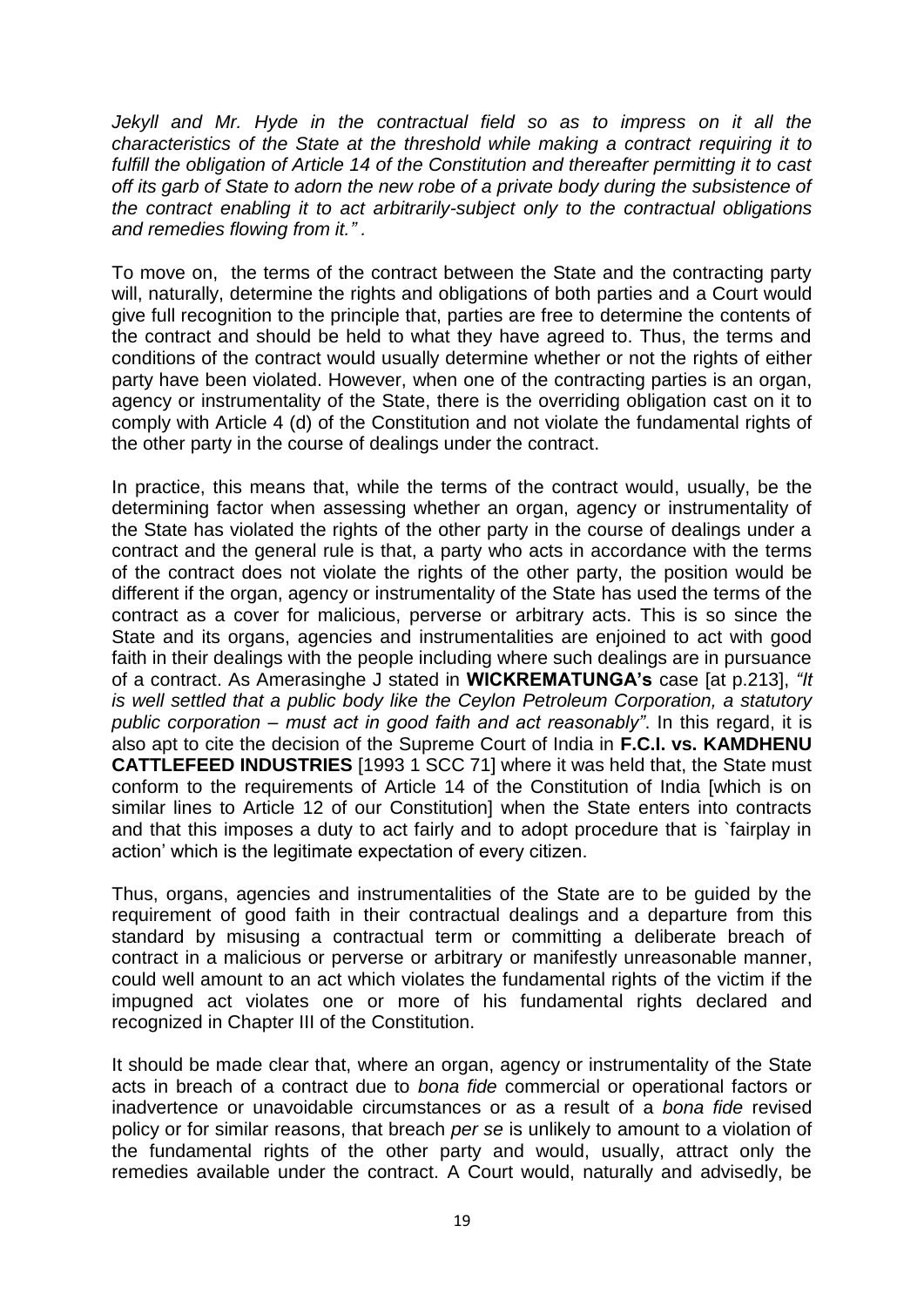unwilling to substitute its own opinion of what should have been done under the contract in place of the decision taken by the contracting party.

But, where there has been a deliberate misuse of a term of the contract or a deliberate breach of the contract in a malicious or perverse or arbitrary or manifestly unreasonable manner, then there could be a violation of the fundamental rights of the other party. This is because, in such cases, the impugned act may amount to a violation of Article 12 (1) or another Article in Chapter III of the Constitution by reason of the malice, perversity, arbitrariness or manifest unreasonableness of the impugned act.

Each such case would have to be determined upon the facts and circumstances before the Court and in the context of the contract between the parties. When doing so, it should be kept in mind that, as mentioned earlier, the parties have agreed to be bound by the terms of the contract and the remedies available under the contract and that, therefore, unless the nature of the impugned act warrants the invocation of the fundamental rights of this Court for the reasons set out above or for such other reasons as the Court may consider relevant, the parties should be required to seek their remedies under the contract they have entered into.

I am of the view that these principles are equally applicable whether the contract is of a commercial nature or is a contract of employment. An employer which is an organ, agency or instrumentality of the State, has the duty, under and in terms Article 4 (d) of the Constitution, to respect, secure and advance the fundamental rights of its employees. This entitles an employee of an organ, agency or instrumentality of the State to invoke the fundamental rights jurisdiction of this Court if he alleges that his employer has violated his fundamental rights in connection with the contract of employment in the manner set out above. The fact that, the employee is not categorized as a `public servant" cannot disentitle him from that constitutional right. It is apt to cite Fernando J in **HEWAMALLIKAGE vs. PEOPLE'S BANK** [291/93 SCM 14.10.1994] who stated *"I hold that the appointment, transfer, dismissal, and disciplinary control of employees of the State and State agencies constitute `executive or administrative action" within the meaning of Article 126."*.

When the aforesaid principles are applied to the present case, the second preliminary objection has to be overruled.

For the aforesaid reasons, I overrule the two preliminary objections taken by the  $1<sup>st</sup>$ to  $3<sup>rd</sup>$  and  $4<sup>th</sup>$  and  $12<sup>th</sup>$  Respondents and hold that this Court has the jurisdiction to proceed to hear and determine this application. The  $1<sup>st</sup>$  and  $4<sup>th</sup>$  Respondents must pay the Petitioner costs in a sum of Rs.50,000/-. Thus, the Petitioner is entitled to a total sum of Rs.100,000/- as costs. This application should now be supported for leave to proceed, upon the merits of the Petitioner"s case.